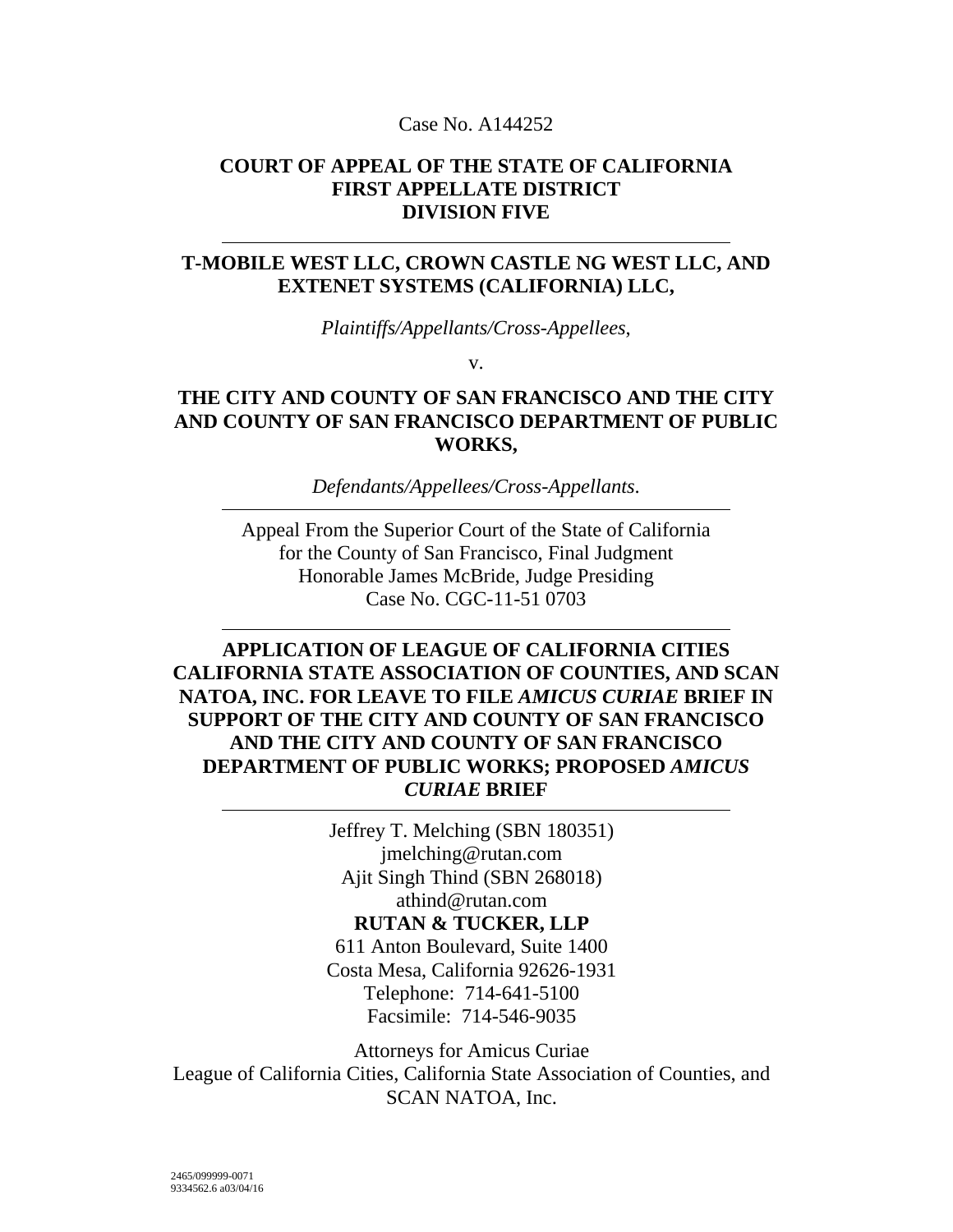#### **TO BE FILED IN THE COURT OF APPEAL <b>APP-008**

|                                                                                                                                                                                                                                                                                                                                                                                                                                                                                           | APP-UU8                                                |
|-------------------------------------------------------------------------------------------------------------------------------------------------------------------------------------------------------------------------------------------------------------------------------------------------------------------------------------------------------------------------------------------------------------------------------------------------------------------------------------------|--------------------------------------------------------|
| <b>COURT OF APPEAL, FIRST APPELLATE DISTRICT, DIVISION FIVE</b>                                                                                                                                                                                                                                                                                                                                                                                                                           | Court of Appeal Case Number:<br>A144252                |
| ATTORNEY OR PARTY WITHOUT ATTORNEY (Name, State Bar number, and address):<br>Jeffrey T. Melching (SBN 180351) Ajit Thind (SBN 268018)                                                                                                                                                                                                                                                                                                                                                     | Superior Court Case Number:<br>CGC-11-51 0703          |
| <b>RUTAN &amp; TUCKER, LLP</b><br>611 Anton Boulevard, Suite 1400                                                                                                                                                                                                                                                                                                                                                                                                                         | FOR COURT USE ONLY                                     |
| Costa Mesa, CA 92626                                                                                                                                                                                                                                                                                                                                                                                                                                                                      |                                                        |
| <b>TELEPHONE NO.: 714-641-5100</b><br>FAX NO. (Optional): 714-546-9035<br>E-MAIL ADDRESS (Optional): jmelching@rutan.com                                                                                                                                                                                                                                                                                                                                                                  |                                                        |
| ATTORNEY FOR (Name): League of CA Cities, CSAC, and SCAN NATOA, Inc.                                                                                                                                                                                                                                                                                                                                                                                                                      |                                                        |
| APPELLANT/PETITIONER: T-Mobile West LLC, Crown Castle NG West LLC and                                                                                                                                                                                                                                                                                                                                                                                                                     |                                                        |
| Extenet Systems (California) LLC<br>RESPONDENT/REAL PARTY IN INTEREST: The City and County of San Francisco and                                                                                                                                                                                                                                                                                                                                                                           |                                                        |
| the City and County of San Francisco Department of Public Works                                                                                                                                                                                                                                                                                                                                                                                                                           |                                                        |
| <b>CERTIFICATE OF INTERESTED ENTITIES OR PERSONS</b>                                                                                                                                                                                                                                                                                                                                                                                                                                      |                                                        |
| $\boxtimes$ INITIAL CERTIFICATE<br>SUPPLEMENTAL CERTIFICATE<br>(Check one):                                                                                                                                                                                                                                                                                                                                                                                                               |                                                        |
| Notice: Please read rules 8.208 and 8.488 before completing this form. You may use this form for the initial<br>certificate in an appeal when you file your brief or a prebriefing motion, application, or opposition to such a<br>motion or application in the Court of Appeal, and when you file a petition for an extraordinary writ. You may<br>also use this form as a supplemental certificate when you learn of changed or additional information that must<br>be disclosed.       |                                                        |
| 1. This form is being submitted on behalf of the following party (name): & SCAN NATOA, Inc.                                                                                                                                                                                                                                                                                                                                                                                               | League of CA Cities, California State Assn of Counties |
| 2. a.<br>There are no interested entities or persons that must be listed in this certificate under rule 8.208.                                                                                                                                                                                                                                                                                                                                                                            |                                                        |
| b.<br>Interested entities or persons required to be listed under rule 8.208 are as follows:                                                                                                                                                                                                                                                                                                                                                                                               |                                                        |
| <b>Full name of interested</b>                                                                                                                                                                                                                                                                                                                                                                                                                                                            | <b>Nature of interest</b>                              |
| entity or person                                                                                                                                                                                                                                                                                                                                                                                                                                                                          | (Explain):                                             |
| (1) League of California Cities                                                                                                                                                                                                                                                                                                                                                                                                                                                           | Amicus Curiae                                          |
| (2) Cal. State Assn. of Counties                                                                                                                                                                                                                                                                                                                                                                                                                                                          | Amicus Curiae                                          |
| (3) SCAN NATOA, Inc.                                                                                                                                                                                                                                                                                                                                                                                                                                                                      | Amicus Curiae                                          |
| (4) T-Mobile West LLC                                                                                                                                                                                                                                                                                                                                                                                                                                                                     | <b>Plaintiff and Appellant</b>                         |
| (5) Crown Castle NG West LLC                                                                                                                                                                                                                                                                                                                                                                                                                                                              | <b>Plaintiff and Appellant</b>                         |
| (6) Extenet Systems (California) LLC                                                                                                                                                                                                                                                                                                                                                                                                                                                      | <b>Plaintiff and Appellant</b>                         |
| (7) The City and County of San Francisco                                                                                                                                                                                                                                                                                                                                                                                                                                                  | Defendant/Appellee/Cross-Appellant                     |
| (8) The City and County of San Francisco Dept. of Public Works                                                                                                                                                                                                                                                                                                                                                                                                                            | Defendant/Appellee/Cross-Appellant                     |
| Continued on attachment 2.                                                                                                                                                                                                                                                                                                                                                                                                                                                                |                                                        |
| The undersigned certifies that the above-listed persons or entities (corporations, partnerships, firms, or any other<br>association, but not including government entities or their agencies) have either (1) an ownership interest of 10 percent or<br>more in the party if it is an entity; or (2) a financial or other interest in the outcome of the proceeding that the justices<br>should consider in determining whether to disqualify themselves, as defined in rule 8.208(e)(2). |                                                        |

Date: March 4, 2016

Jeffrey T. Melching *IS/* /s/

(TYPE OR PRINT NAME) (SIGNATURE OF PARTY OR ATTORNEY)

CERTIFICATE OF INTERESTED ENTITIES OR PERSONS Cal. Rules of Court, rules 8.208, 8.488,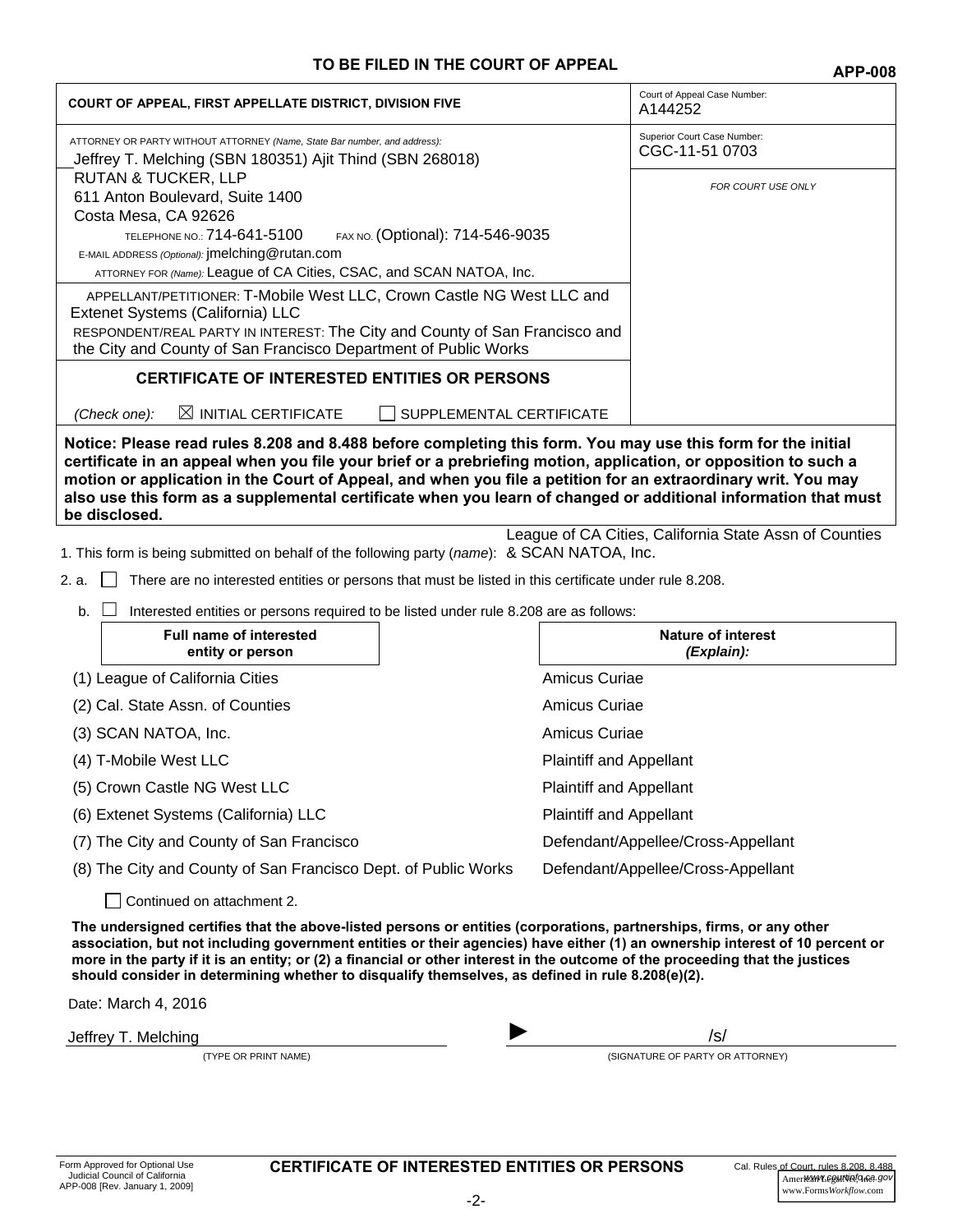# **TABLE OF CONTENTS**

## **Page**

| I.              |                 |                                                                                                                                                          |
|-----------------|-----------------|----------------------------------------------------------------------------------------------------------------------------------------------------------|
| Π.              |                 |                                                                                                                                                          |
| III.            |                 |                                                                                                                                                          |
|                 |                 |                                                                                                                                                          |
| I.              |                 | <b>IDENTITY OF AMICI CURIAE AND STATEMENT</b>                                                                                                            |
| $\mathbf{II}$ . |                 |                                                                                                                                                          |
| III.            |                 |                                                                                                                                                          |
| IV.             |                 | THE CITY HAS THE ABILITY TO REGULATE<br>THE TELECOMMUNICATIONS FACILITIES                                                                                |
|                 | A <sub>1</sub>  | Under The California Constitution, The City May<br>Regulate Public Utility Infrastructure In Order To                                                    |
|                 | <b>B.</b>       | Public Utilities Code Section 2902 Recognizes Local<br>Agencies' Authority To Regulate Matters Affecting<br>The Health, Convenience, And Safety Of The   |
|                 | $\mathcal{C}$ . | <b>Public Utilities Code Section 7901 Does Not Prohibit</b><br>Discretionary Permitting; Nor Does It Prohibit                                            |
|                 | D.              | Public Utilities Code Section 7901.1 Confirms, But<br>Does Not Circumscribe, Local Agency Authority<br>Over Telecommunications Permitting For Facilities |
|                 | Е.              | State and Federal Case Law Supports The City's<br><b>Exercise of Regulatory Authority Over</b>                                                           |
| V.              |                 |                                                                                                                                                          |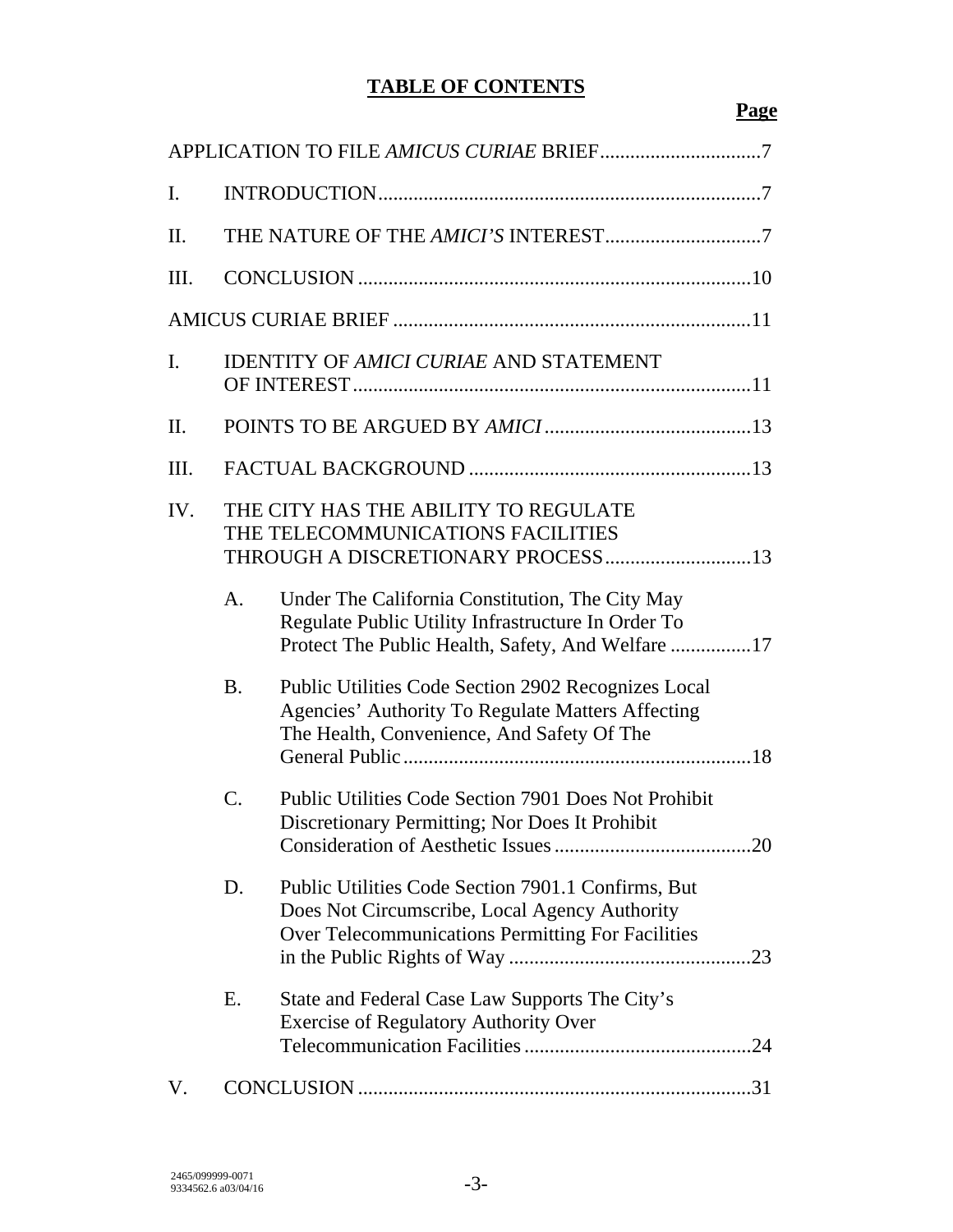# **TABLE OF AUTHORITIES**

# **Page(s)**

# **FEDERAL CASES**

| Berman v. Parker (1954)                                                       |
|-------------------------------------------------------------------------------|
| GTE Mobilenet of Calif. Ltd. Partnership v. San Francisco<br>(N.D. Cal. 2006) |
| Sprint PCS Assets, L.L.C. v. City of La Canada Flintridge<br>(9th Cir. 2006)  |
| Sprint PCS Assets, L.L.C. v. City of Palos Verdes Estates (9th<br>Cir. 2009)  |
| <b>STATE CASES</b>                                                            |
| Adams v. Pacific Bell Directory (2003)                                        |
| Arcadia Unified School Dist. v. State Dept. of Education<br>(1992)            |
| Calfarm Ins. Co. v. Deukmejian (1989)                                         |
| City of Huntington Beach v. Public Utilities Com. (2013)                      |
| City of Petaluma v. Pacific Tel. & Tel. Co. (1955)                            |
| County of Los Angeles v. Southern California Tel. Co. (1948)<br>20            |
| Ehrlich v. City of Culver City (1996)                                         |
| Findleton v. Bd. of Supervisors (1993)                                        |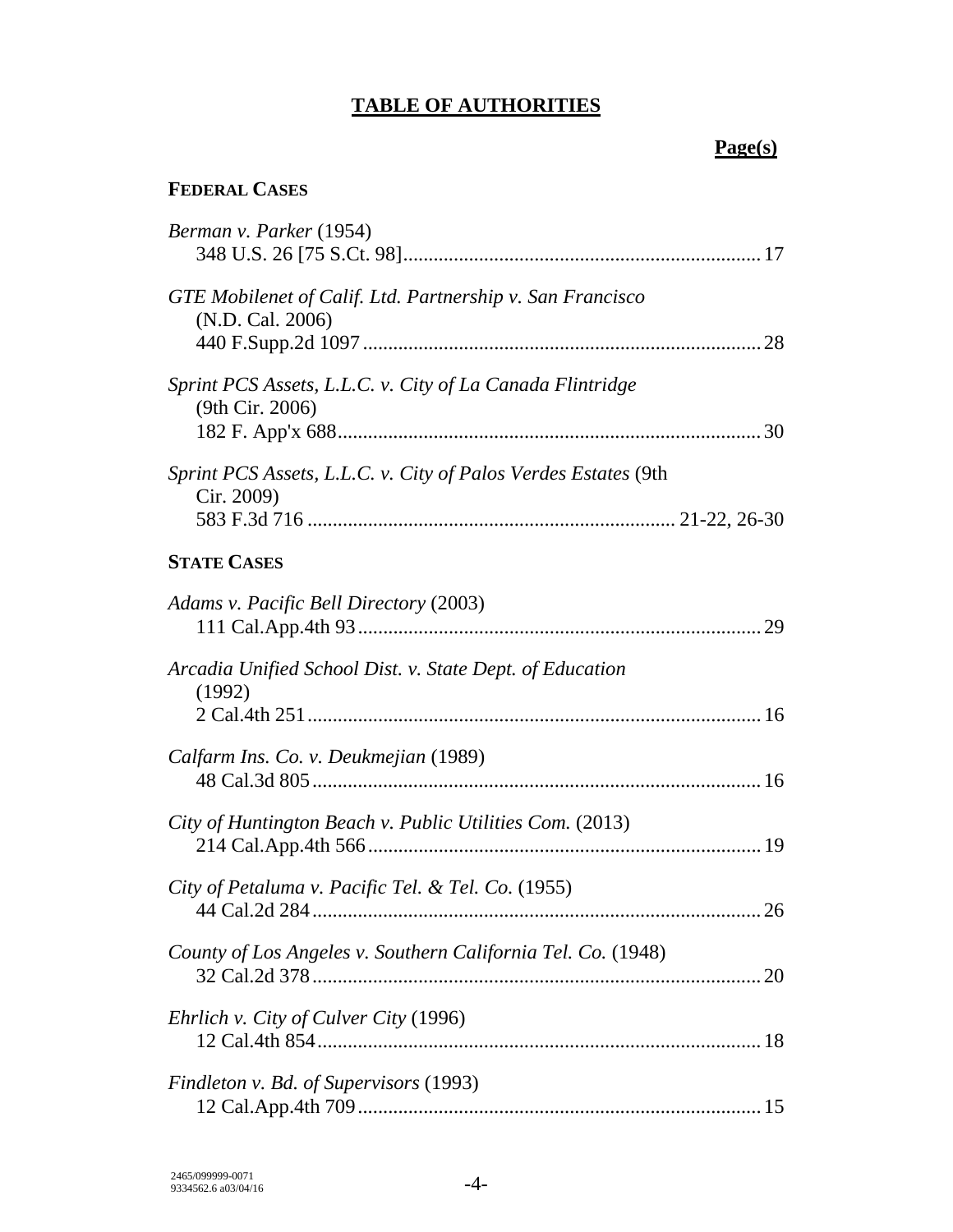## **STATE CASES (CONT.)**

| Landgate, Inc. v. California Coastal Comm'n. (1998)   |  |
|-------------------------------------------------------|--|
| Mesler v. Braggs Mgmt. Co. (1985)                     |  |
| Metromedia Inc. v. City of San Diego (1980)           |  |
| Pacific Tel. & Tel. Co. v. City & County of San       |  |
| Pacific Tel. & Tel. Co. v. City & County of San       |  |
| Pacific Tel. & Tel. Co. v. City of Los Angeles (1955) |  |
| Southern Cal. Gas Co. v. City of Vernon (1995)        |  |
| Western Union Tel. Co. v. Visalia (1906)              |  |
| <b>FEDERAL STATUTES</b>                               |  |
| 23 U.S.C.                                             |  |
| <b>STATE STATUTES</b>                                 |  |
| <b>Government Code</b>                                |  |

section 65964 ......................................................................................... 15 section 65964.1 ...................................................................................... 15 section 65964.1(e) .................................................................................. 14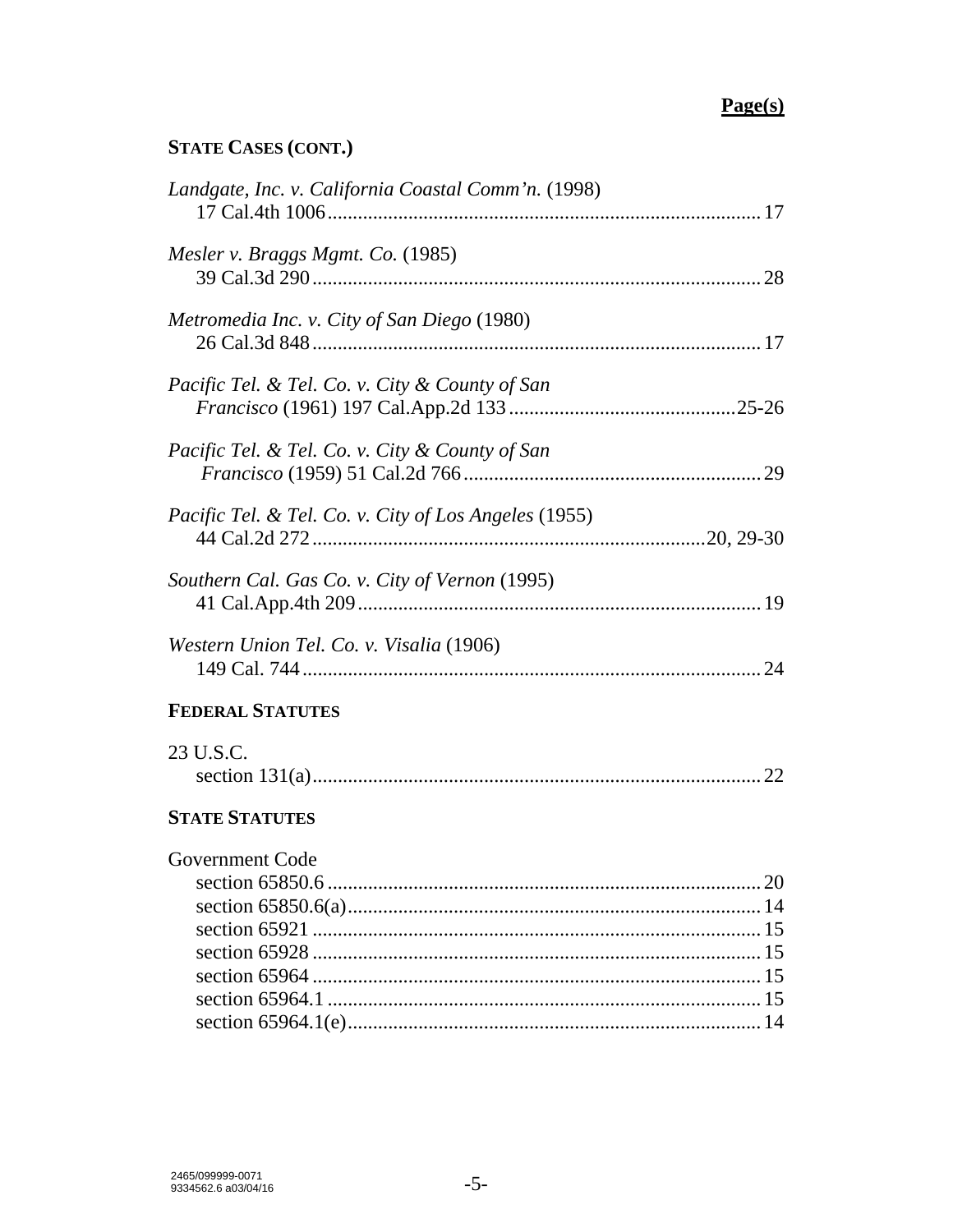## **STATE STATUTES (CONT.)**

| <b>Public Utilities Code</b> |  |
|------------------------------|--|
|                              |  |
|                              |  |
|                              |  |
|                              |  |

### **RULES**

| California Rules of Court |  |
|---------------------------|--|
|                           |  |
|                           |  |

## **CONSTITUTIONAL PROVISIONS**

| California Constitution |  |
|-------------------------|--|
|                         |  |
|                         |  |
|                         |  |

# **NON-PERIODICAL PUBLICATIONS**

| 7 The Oxford English Dictionary |  |
|---------------------------------|--|
|                                 |  |

# **OTHER AUTHORITIES**

| S. Comm. on Energy, Utilities, and Commerce, Analysis of |  |
|----------------------------------------------------------|--|
|                                                          |  |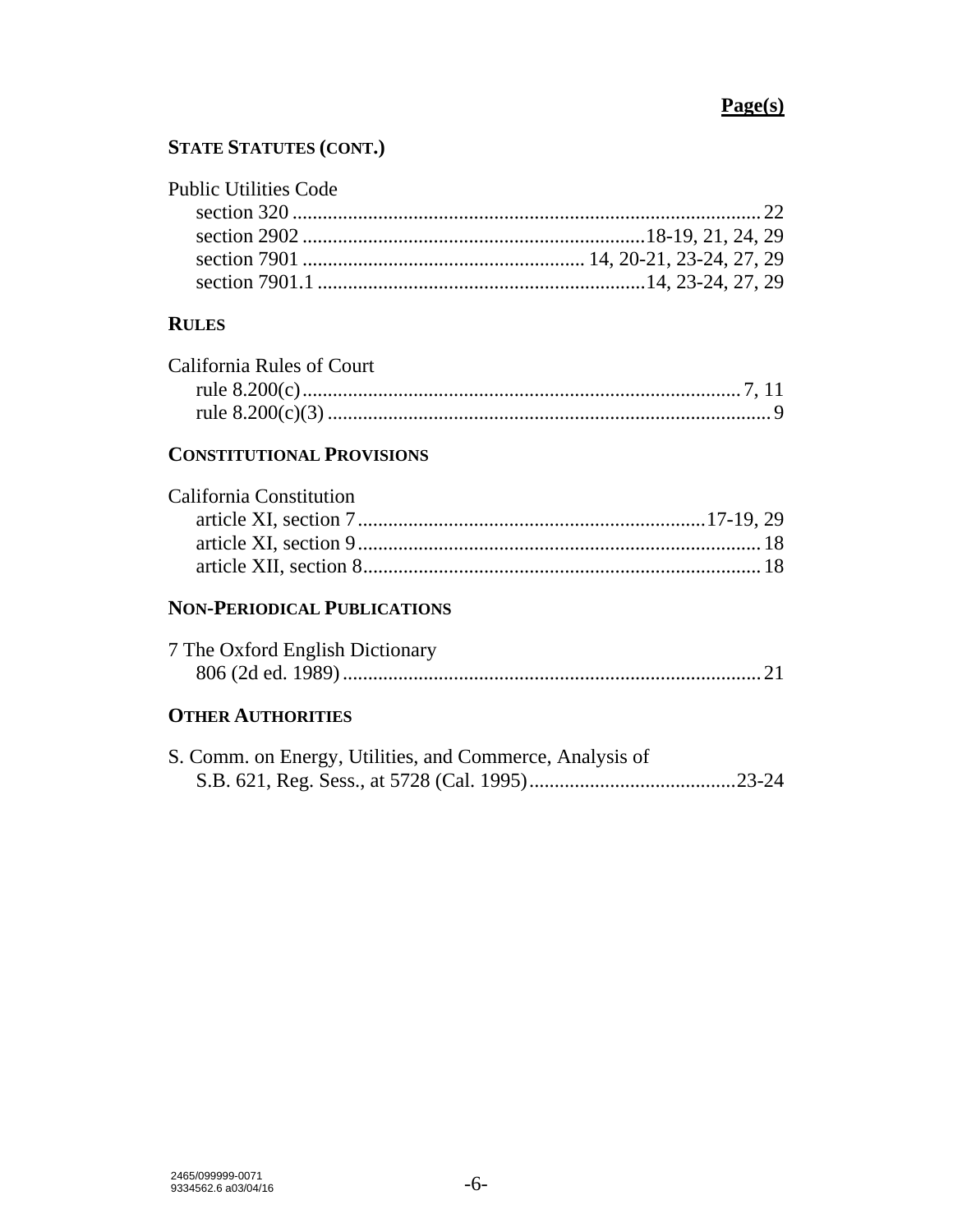#### **APPLICATION TO FILE** *AMICUS CURIAE* **BRIEF**

### **I. INTRODUCTION.**

Pursuant to California Rules of Court, Rule 8.200, subdivision (c), the League of California Cities ("League"), and the California State Association of Counties ("CSAC"), and SCAN NATOA, Inc., which is the States of California and Nevada Chapter of the National Association of Telecommunications Officers and Advisors ("SCAN NATOA") (collectively, "*Amici*") respectfully request leave to file the brief submitted herewith in support of Defendants and Appellees City and County of San Francisco and the City and County of San Francisco Department of Public Works (collectively, the "City").

Appellants' Opening Brief was filed on September 11, 2015, the City's Answering Brief was filed on December 10, 2015, and the Reply Brief was filed on February 19, 2016. This Application is timely made within 14 days after the filing of the Reply Brief on the merits.

#### **II. THE NATURE OF THE** *AMICI'S* **INTEREST.**

The League is an association of 475 California cities dedicated to protecting and restoring local control to provide for the public health, safety and welfare of their residents, and to enhance the quality of life for all Californians. The League is advised by its Legal Advocacy Committee ("Committee"), comprised of 24 city attorneys from all regions of the State. The Committee monitors litigation of concern to municipalities, and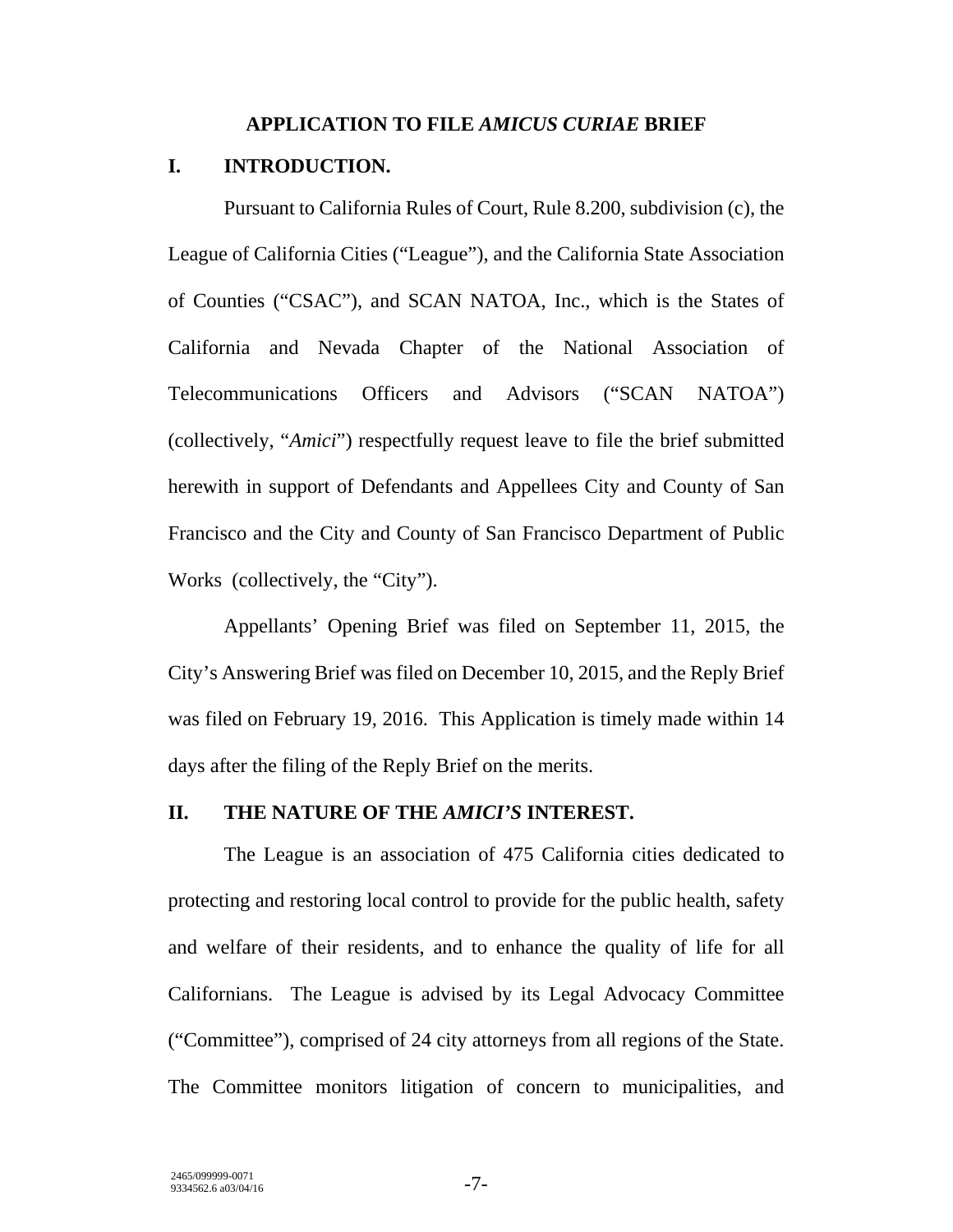identifies those cases that have statewide or nationwide significance. The Committee has identified this case as having such significance.

CSAC is a non-profit corporation. The membership consists of 58 California counties. CSAC sponsors a Litigation Coordination Program, which is administered by the County Counsels' Association of California and is overseen by the Association's Litigation Overview Committee, comprised of county counsels throughout the state. The Litigation Overview Committee monitors litigation of concern to counties statewide and has determined that this is a matter affecting all counties.

SCAN NATOA has a history spanning over 20 years representing the interests of over 300 members consisting primarily of local government telecommunications officials and advisors located in California. SCAN NATOA has identified this case as a matter of significance to its members.

*Amici* and their member cities, counties, and other constituents have a substantial interest in the outcome of this appeal and the ability to engage in discretionary review, including but not limited to aesthetic review, of telecommunications facilities. Many cities and counties in California have ordinances or regulations requiring telephone companies to undergo discretionary review and obtain permits before placing their facilities in the public right-of-way, like the ordinance at issue in this case. Those ordinances are not used to prohibit the use of the public rights of way, or to abridge any state-conferred rights of telecommunications applicants. Rather, they seek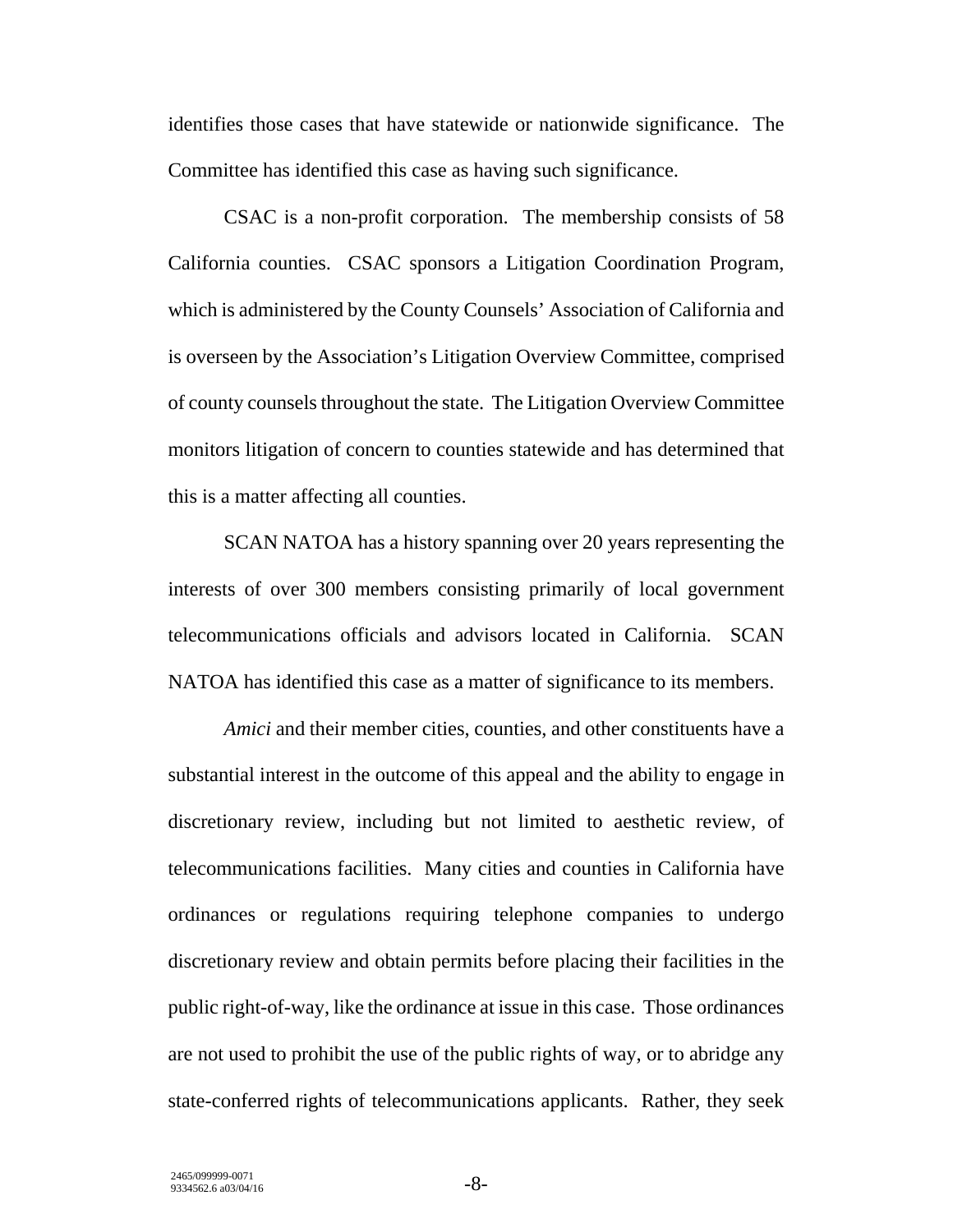to harmonize the utilitarian objectives of telecommunications applicants with cities' and counties other legitimate objectives, which include maintaining the quality and experience of travelling along, and being within, the rights of way.

*Amici* and their counsel are familiar with the issues in this case, and have reviewed the challenged order of the Superior Court and the briefs on the merits filed with this Court. Counsel in this case for *Amici* has represented multiple public agencies in actions involving local authority to regulate telecommunications facilities. As statewide organizations with considerable experience in this field, *Amici* believe that they can provide important perspective on the issues before the Court.

If permission to file the accompanying brief is granted, *Amici* will address the issue of local authority to exercise discretion, including but not limited to discretion over aesthetic issues, when regulating the location and appearance of telecommunication facilities. *Amici* will also urge the Court to affirm the judgment of the Superior Court, and respectfully requests that the Court grant this application to file the accompanying brief *amicus curiae.*

Pursuant to Rule 8.200(c)(3), of the California Rules of Court, the only persons who played a role in authoring the accompanying brief, in whole or in part, are the attorneys listed in the caption of this application, Jeffrey T. Melching and Ajit S. Thind of Rutan & Tucker, LLP. No parties to this case (or entities who are not parties to this case other than the listed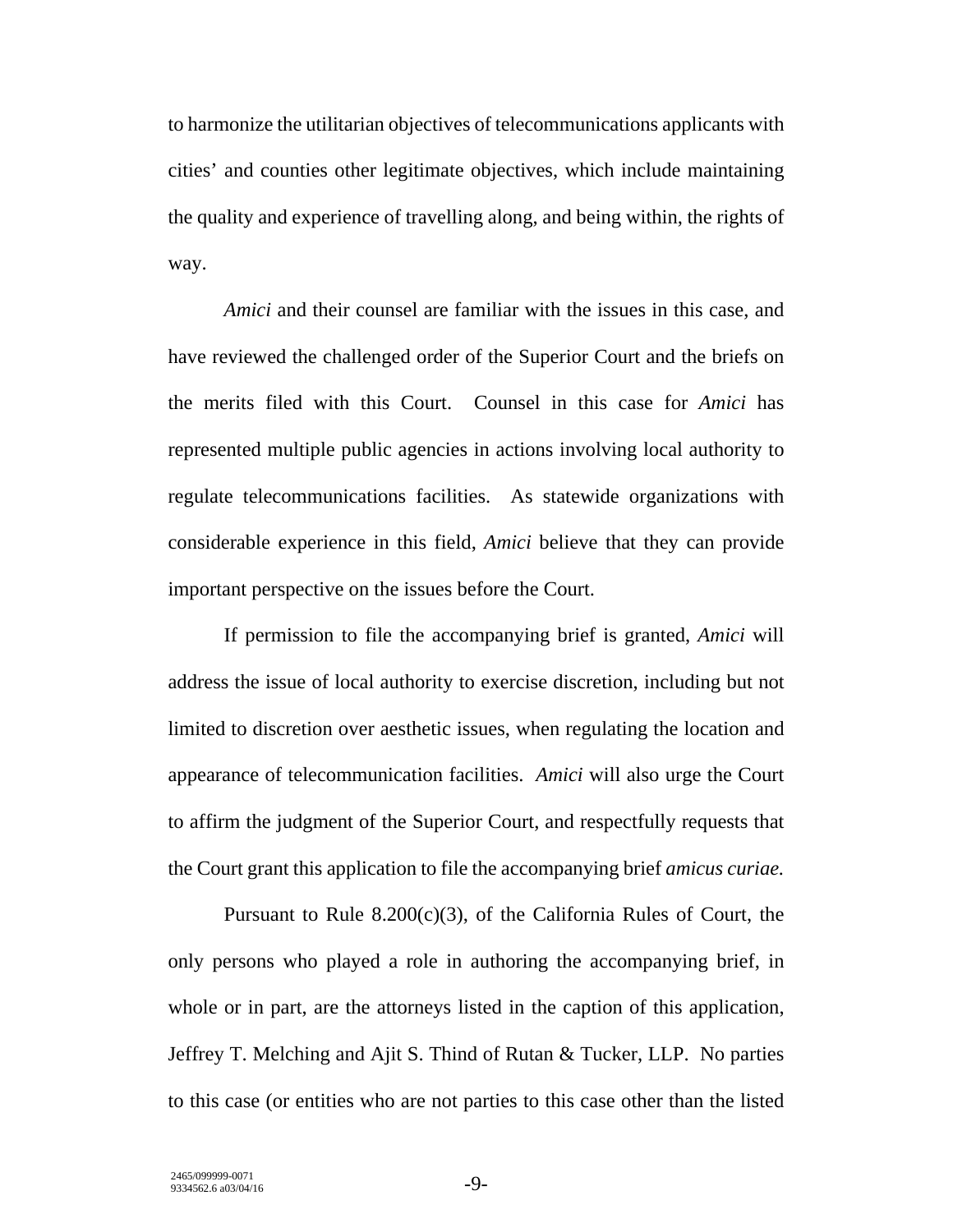attorneys) authored the brief in whole or in part. The undersigned prepared and authored the brief *pro bono,* and no persons or entities were paid for the preparation of the accompanying brief*.*

## **III. CONCLUSION.**

For the foregoing reasons, *Amici* respectfully request permission to file the accompanying *amicus curiae* brief in support of the City in this action.

Dated: March 4, 2016 Respectfully submitted,

# RUTAN & TUCKER, LLP JEFFREY T. MELCHING AJIT SINGH THIND

By:  $/s/$ 

Jeffrey T. Melching Attorneys for Amicus Curiae League of California Cities, California State Association of Counties, and the States of California and SCAN NATOA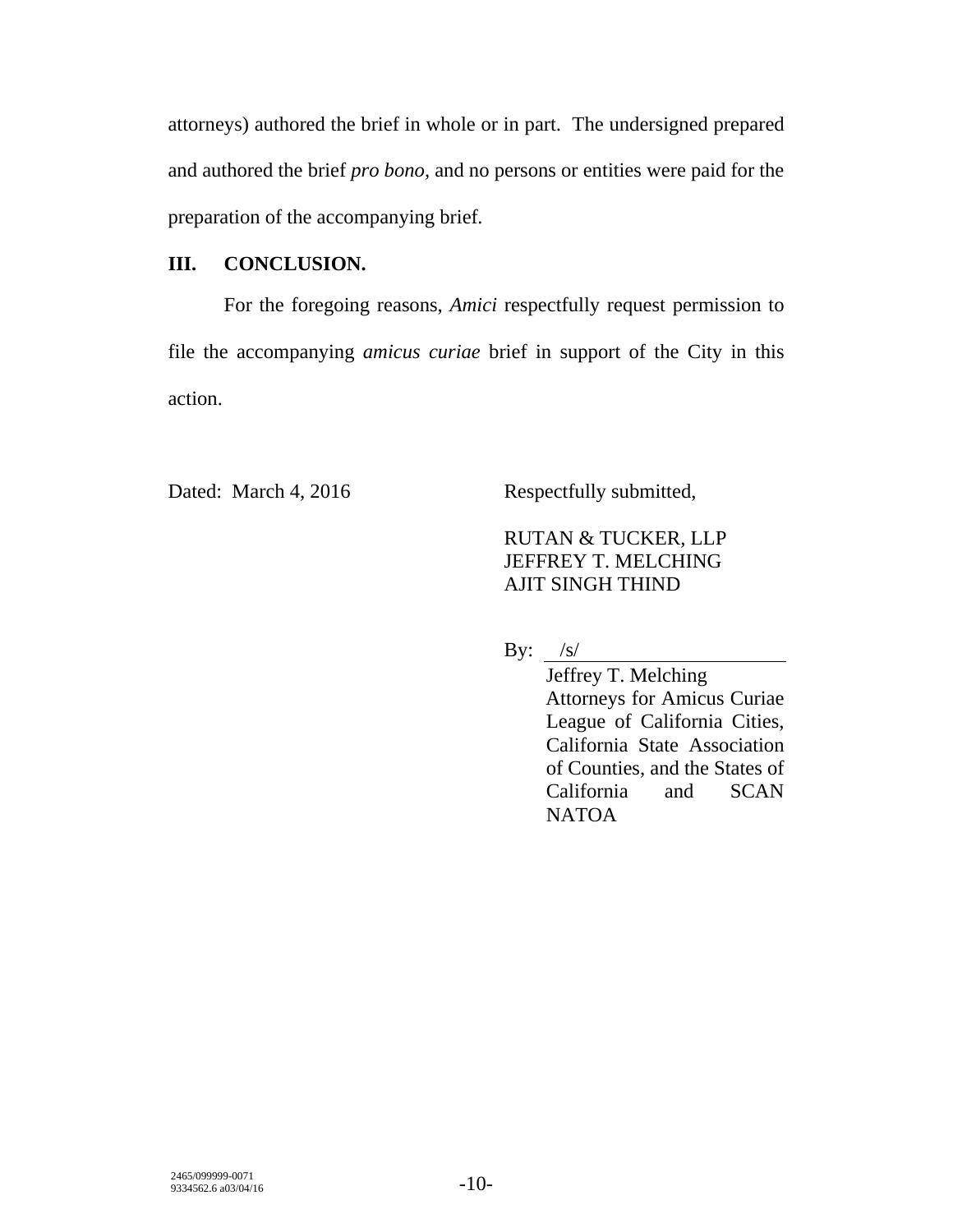#### **AMICUS CURIAE BRIEF**

Pursuant to California Rules of Court, Rule 8.200(c), the League of California Cities (the "League"), and the California State Association of Counties ("CSAC") and SCAN NATOA, Inc., which is the States of California and Nevada Chapter of the National Association of Telecommunications Officers and Advisors ("SCAN NATO") (collectively, "*Amici*") submit this *amicus curiae* brief in support of Defendants and Appellees City and County of San Francisco and the City and County of San Francisco Department of Public Works (collectively, the "City").

## **I. IDENTITY OF** *AMICI CURIAE* **AND STATEMENT OF INTEREST**

The League is an association of 475 California cities dedicated to protecting and restoring local control to provide for the public health, safety and welfare of their residents, and to enhance the quality of life for all Californians. The League is advised by its Legal Advocacy Committee, comprised of 24 city attorneys from all regions of the State. The Committee monitors litigation of concern to municipalities, and identifies those cases that have statewide or nationwide significance. The Committee has identified this case as having such significance.

CSAC is a non-profit corporation. The membership consists of 58 California counties. CSAC sponsors a Litigation Coordination Program, which is administered by the County Counsels' Association of California and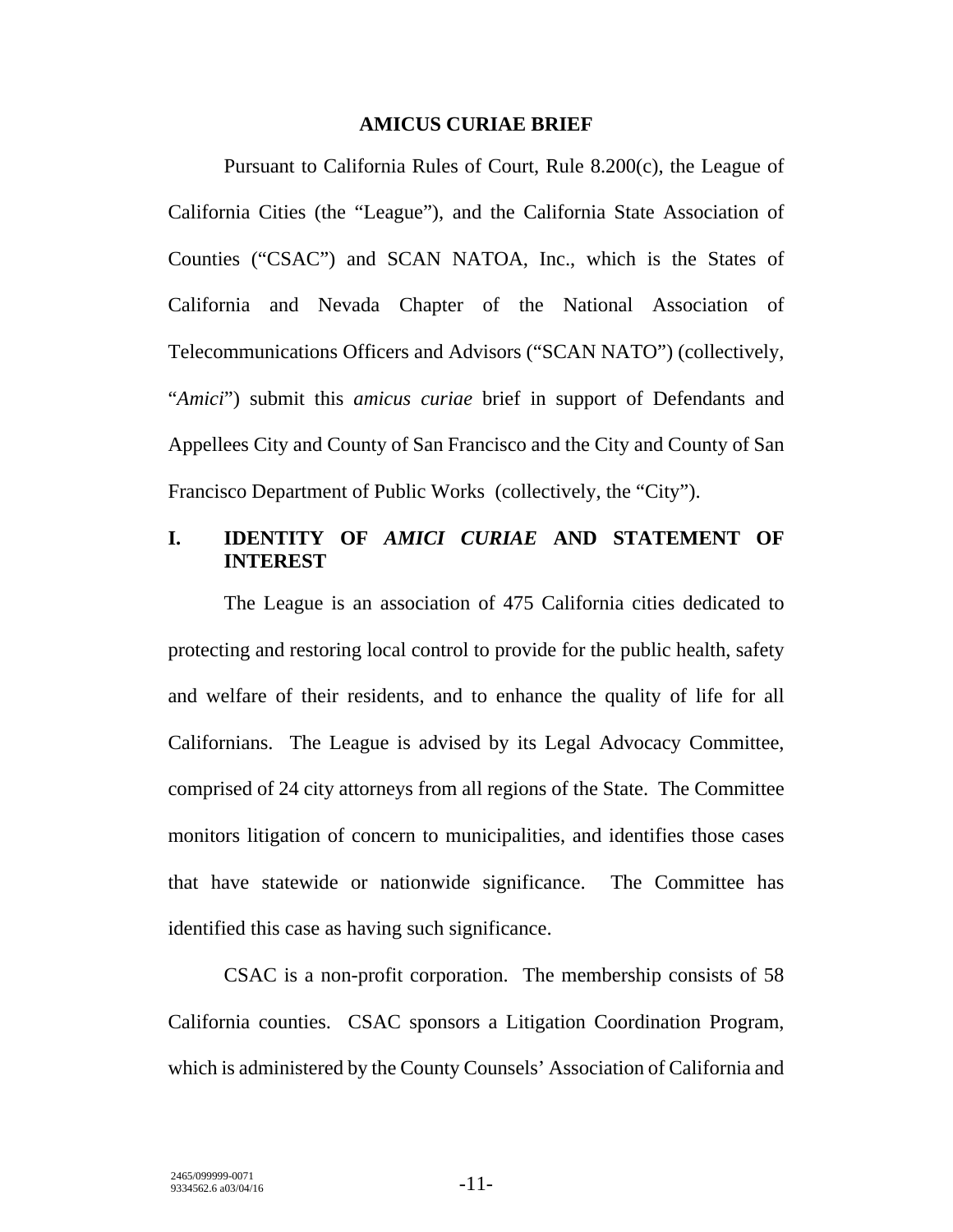is overseen by the Association's Litigation Overview Committee, comprised of county counsels throughout the state. The Litigation Overview Committee monitors litigation of concern to counties statewide and has determined that this is a matter affecting all counties.

SCAN NATOA has a history spanning over 20 years representing the interests of over 300 members consisting primarily of local government telecommunications officials and advisors located in California. SCAN NATOA has identified this case as a matter of significance to its members.

*Amici* have an interest in preserving local governments' ability to engage in discretionary review, including but not limited to aesthetic review, of telecommunications facilities in the public rights of way. Cities and counties throughout California spend considerable time, money, and effort to plan and maintain rights of way that *both* achieve the utilitarian purposes (*e.g.*, transmission of utility services and creation of public paths of travel) *and* serve as aesthetically pleasing public spaces (*e.g.*, through the placement of pedestrian walkways, landscaped parkways, landscaped medians, imposition of utility undergrounding requirements, sign programs, street sweeping requirements, and other means).

Because rights of way are varied and diverse spaces – in terms of available space, surrounding land uses and character, level of congestion, and a variety of other factors – they do not lend themselves to "one size fits all" planning approaches. Rather, the exercise of local government discretion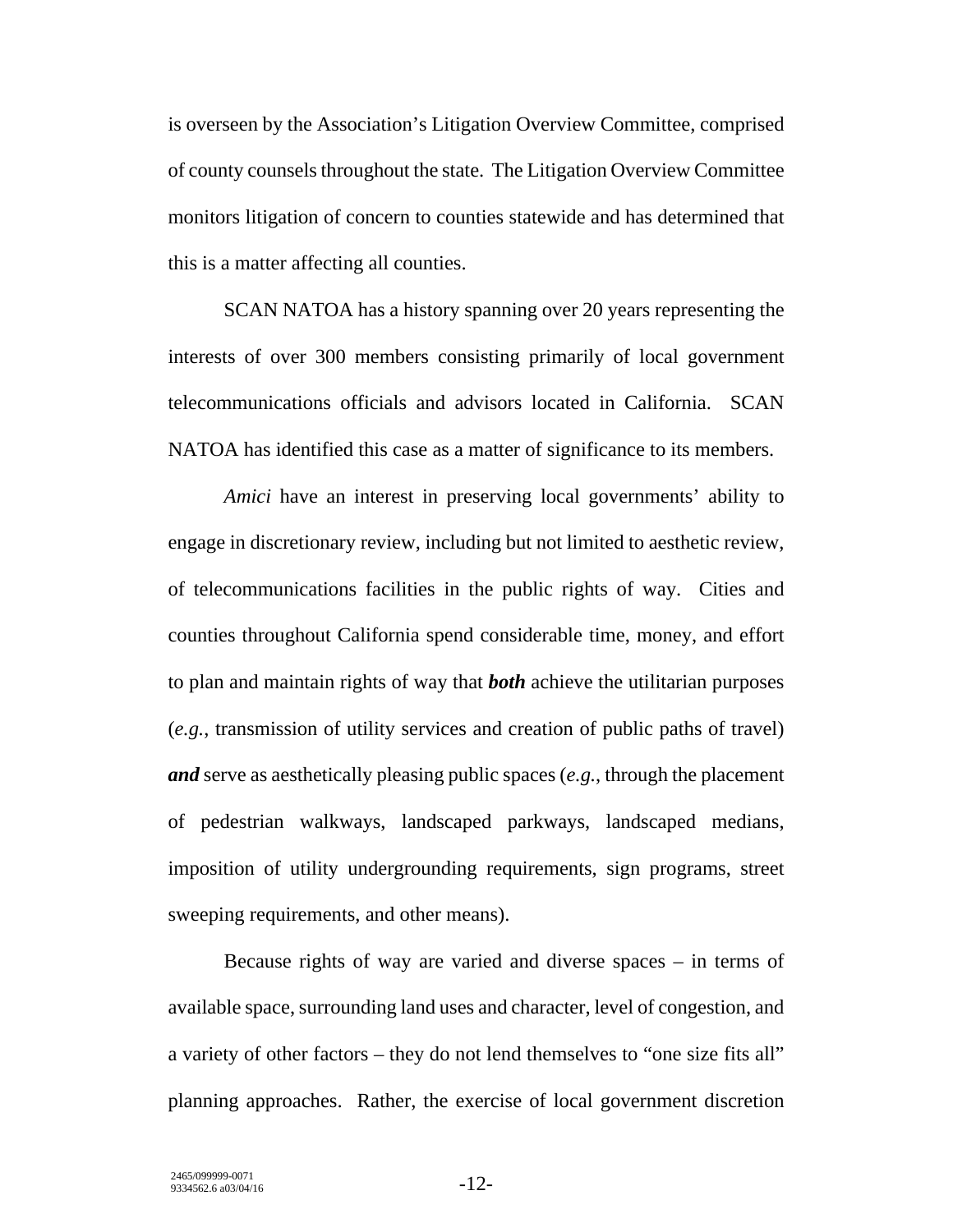allows for planning solutions that are calibrated to the unique physical characteristics of each proposed use of the rights of way. That discretion is not used to prohibit the use of the public rights of way, or to abridge any state-conferred rights of telecommunications applicants. It is used to harmonize the interest and rights of telecommunications applicants with cities' and counties' other legitimate objectives, which include maintaining the quality and experience of travelling along, and being within, the rights of way.

#### **II. POINTS TO BE ARGUED BY** *AMICI*

The Court should affirm that local governments have the authority to exercise discretion in the regulation of telecommunications facilities, and that such exercise of discretion is consistent with Public Utilities Code section 7901 and 7901.1. The Court should further affirm that in exercising such discretion, local governments may consider aesthetic matters.

### **III. FACTUAL BACKGROUND**

*Amici* agree with and adopt the Factual Background in the Answering Brief filed by the City.

### **IV. THE CITY HAS THE ABILITY TO REGULATE THE TELECOMMUNICATIONS FACILITIES THROUGH A DISCRETIONARY PROCESS**

Appellant contends that local governments cannot engage in a discretionary review process when evaluating applications for the placement of telecommunication facilities in the right of way. (Opening Brief, § III(A).)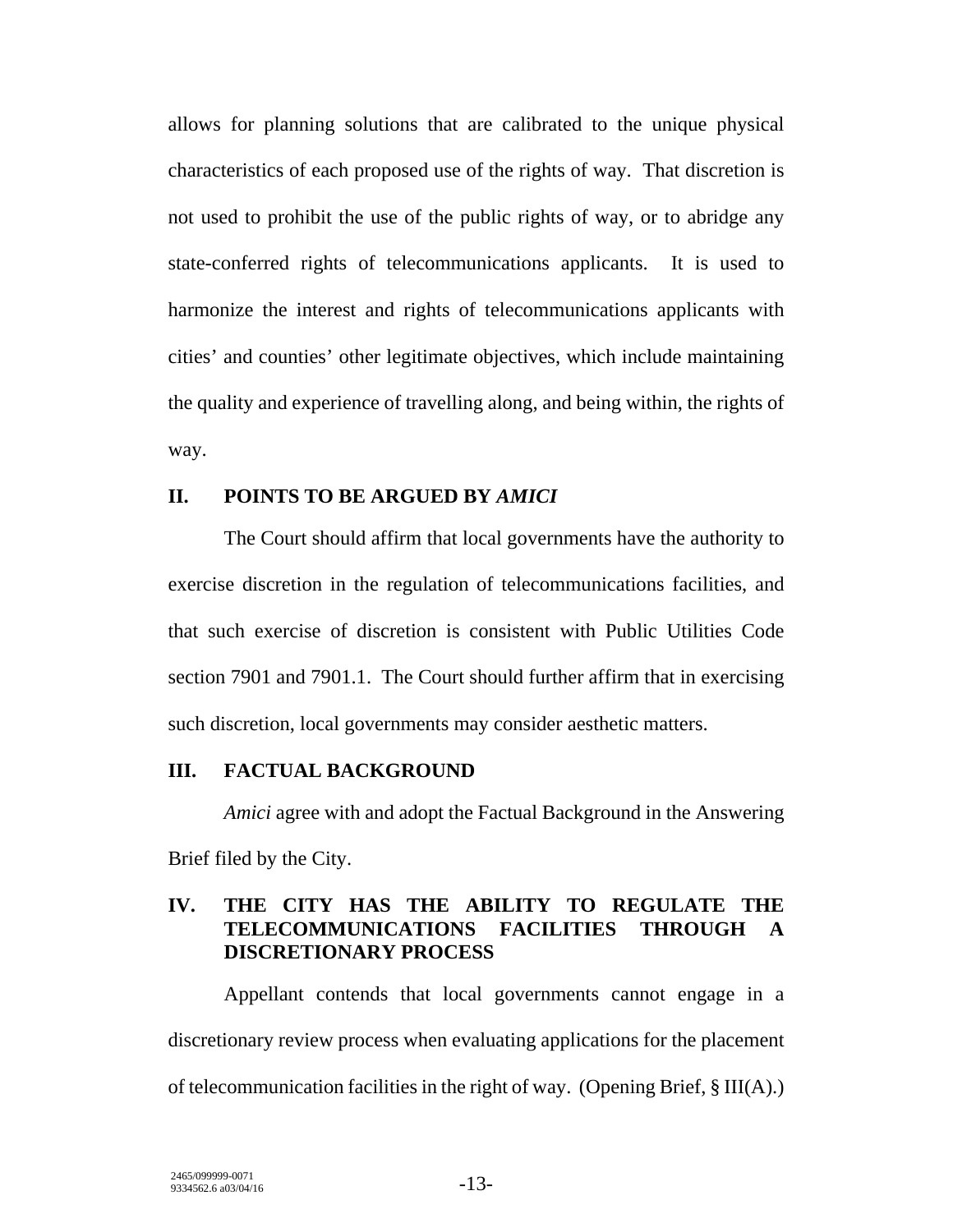The "discretion *vs.* no discretion" distinction urged by Appellants finds no support in the statutes.

Neither Public Utilities Code section 7901 ("Section 7901") nor Public Utilities Code section 7901.1 ("Section 7901.1") distinguish between "ministerial" and "discretionary" actions. In fact, when the Legislature intends to restrict a local government's ability to use a discretionary process for wireless communications facilities, it does so explicitly. (*See* Gov. Code § 65850.6(a) ["A collocation facility shall be a permitted use *not subject to a city or county discretionary permit* if it satisfies the following requirements . . ."], emphasis added.) The Legislature made no parallel restriction in Section 7901 and Section 7901.1 because those statutes do not prohibit discretionary processes.

To the contrary, last year, the Legislature adopted Assembly Bill 57, which placed new limits on the time within which telecommunications applications must be processed *without* purporting to place any limits on local government discretion. (Gov. Code § 65964.1(e) ["Except as provided in subdivision (a) [relating to deemed approval for failure to timely act on an application], *nothing in this section limits or affects the authority of a city or county over decisions regarding the placement, construction, and modification of a wireless telecommunications facility*"], emphasis added.) $^1$ 

<sup>1</sup> Rather than acknowledging this express preservation of local agency authority, Appellants claim that "municipal affairs" language in a different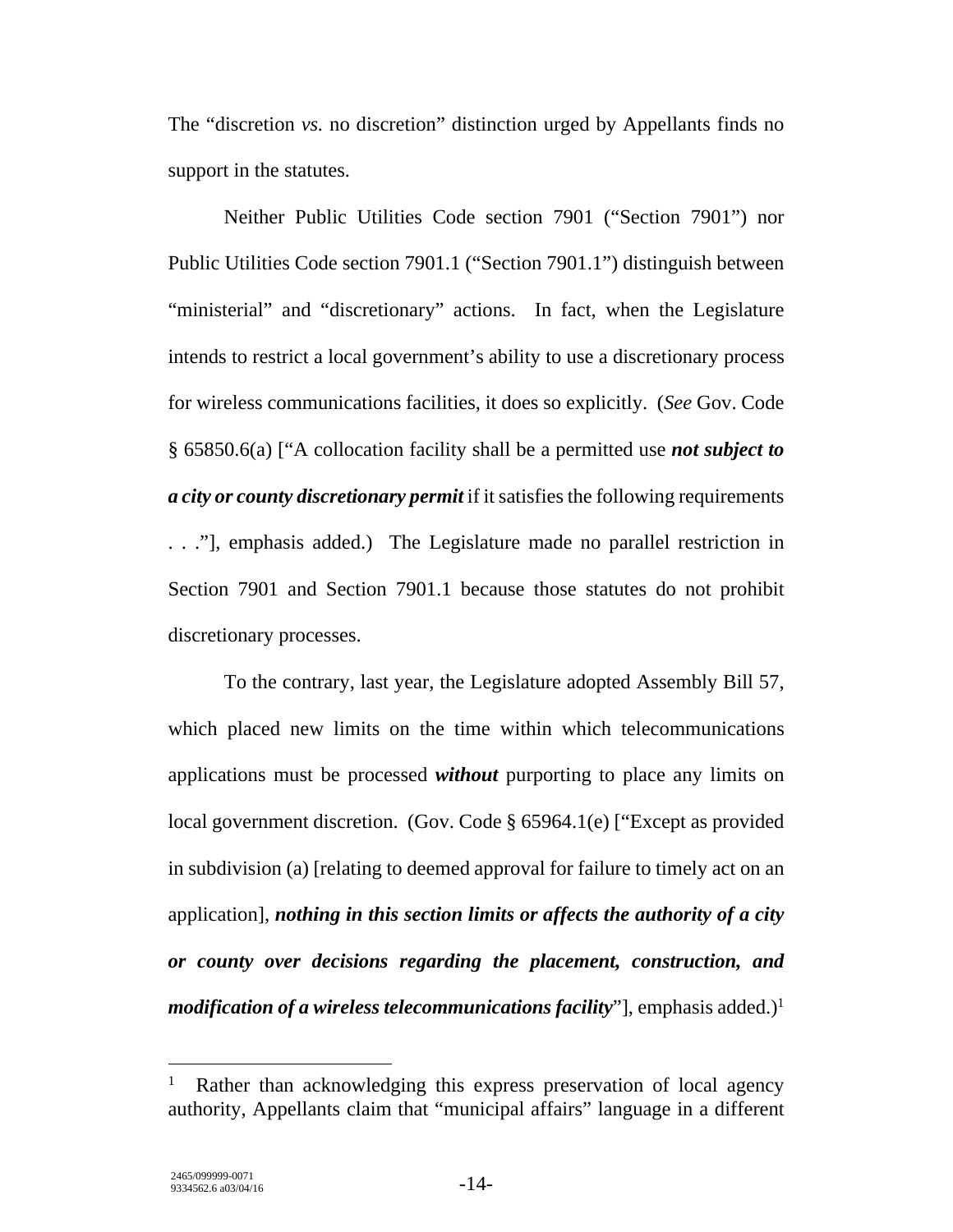Thus, when the Legislature had the opportunity to curb the exercise of discretion, it sought instead to preserve local authority to make decisions over the placement, construction, and modification of wireless facilities.

Reinforcing this conclusion, in 2006 the Legislature adopted Government Code section 65964 as part of the California Permit Streamlining Act. Section 65964 acknowledges, but partially limits, local government authority to place conditions of approval on wireless telecommunications facility applications. The Permit Streamlining Act applies to discretionary, not ministerial, applications. (Gov. Code §§ 65921 [Permit Streamlining Act applies to "development projects"], 65928 [ministerial projects exempted from definition of "development project"]; *Findleton v. Bd. of Supervisors* (1993) 12 Cal.App.4th 709, 713.) Moreover, conditions of approval are one of the hallmarks of discretionary permitting processes, and are *expressly permitted* by Government Code section 65964.

 $\overline{a}$ 

portion of Government Code section 65964.1 was intended to result in broad preemption of local agency regulatory authority. That interpretation is wrong. The "municipal affairs" language was added to clarify that Government Code section 65964.1 was intended to apply to charter cities (in addition to general law cities). (Sen. Rules Com., Off. of Sen. Floor Analyses, 3d reading analysis of Assem. Bill No. 57 (2015-2016 Reg. Sess.) as amended Aug. 18, 2015, p. 9) ["AB 57 includes a legislative finding and declaration that a wireless telecommunications facility has a significant economic impact in California and is a matter of statewide concern. Accordingly, the bill's provisions apply to all cities and counties in California, including charter cities and counties, although the bill does not explicitly state it."[.]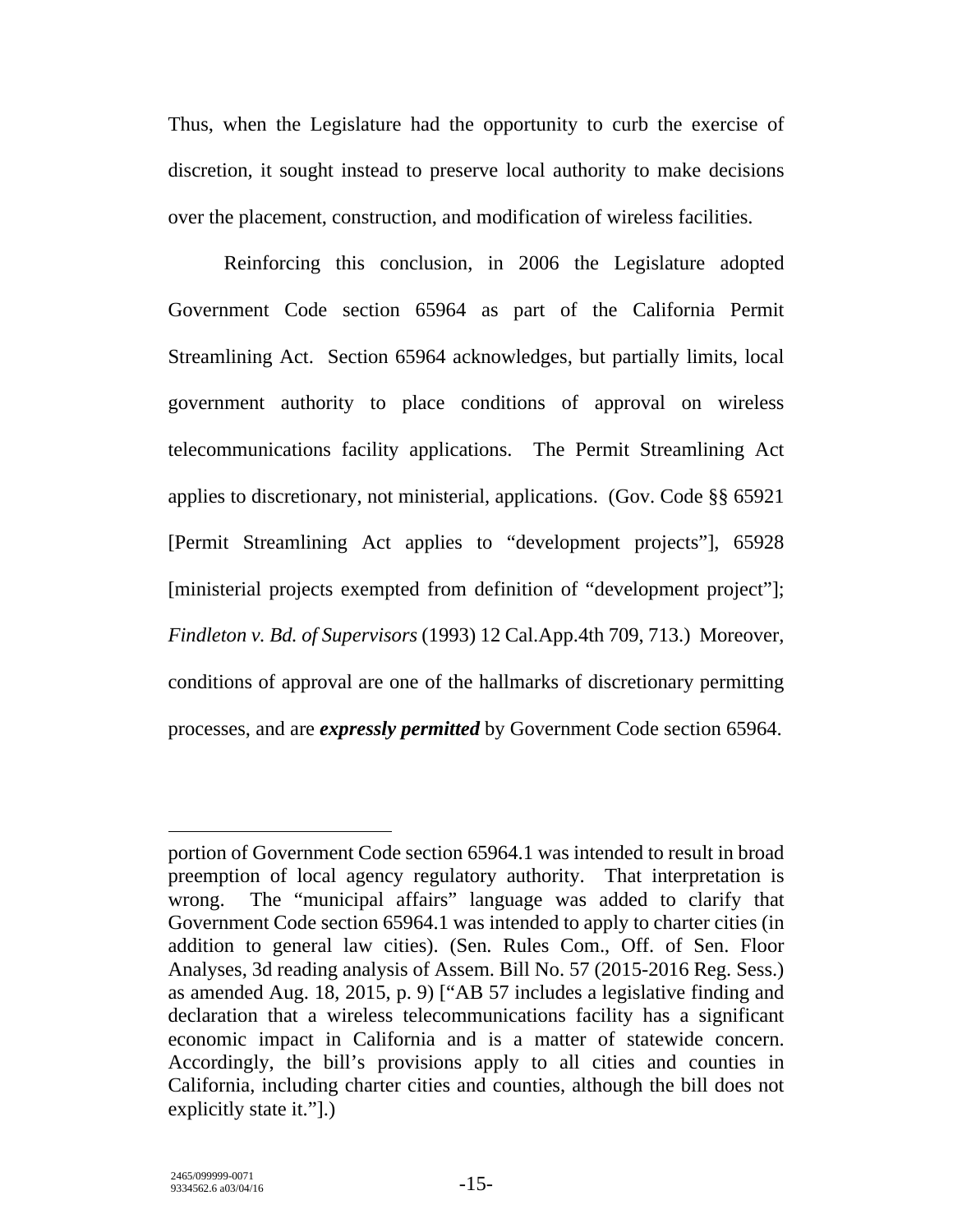The "real world" need for the preservation of local government discretion is evident. The public rights of way are diverse and varied. *Amici* city and county members' streets include dense urban thoroughfares, quiet country roads, bucolic neighborhoods, and countless other streetscapes. Some rights of way are amenable to undergrounding of equipment, while in other rights of way the area beneath the street is crowded with pre-existing infrastructure. Some rights of way have medians, parkways, and sidewalks, while others do not. The variation in neighborhood character, pre-existing infrastructure, and streetscape designs, coupled with the specific facets of each proposed installation, make "one-size-fits-all" (i.e., non-discretionary) approaches to permitting a recipe for poor outcomes and unintended consequences.<sup>2</sup>

The common sense means to avoid those outcomes and consequences – which is permitted under existing law – is to use discretionary processes that (1) recognize wireless applicants' state-conferred rights while (2) preserving local discretion to ensure that access *is provided* in a manner that

<sup>&</sup>lt;sup>2</sup> Instead of acknowledging this reality, Appellants fall prey to the assumption that local agencies will exercise discretion irresponsibly and/or without regard to wireless applicants' state and federally conferred rights. But well established tenets of statutory construction require (i) that ordinances be construed in a manner consistent with other laws and (ii) the assumption that an ordinance will be applied illegally is improper in the facial challenge context. (*Arcadia Unified School Dist. v. State Dept. of Education* (1992) 2 Cal.4th 251, 267; *Calfarm Ins. Co. v. Deukmejian* (1989) 48 Cal.3d 805, 814.)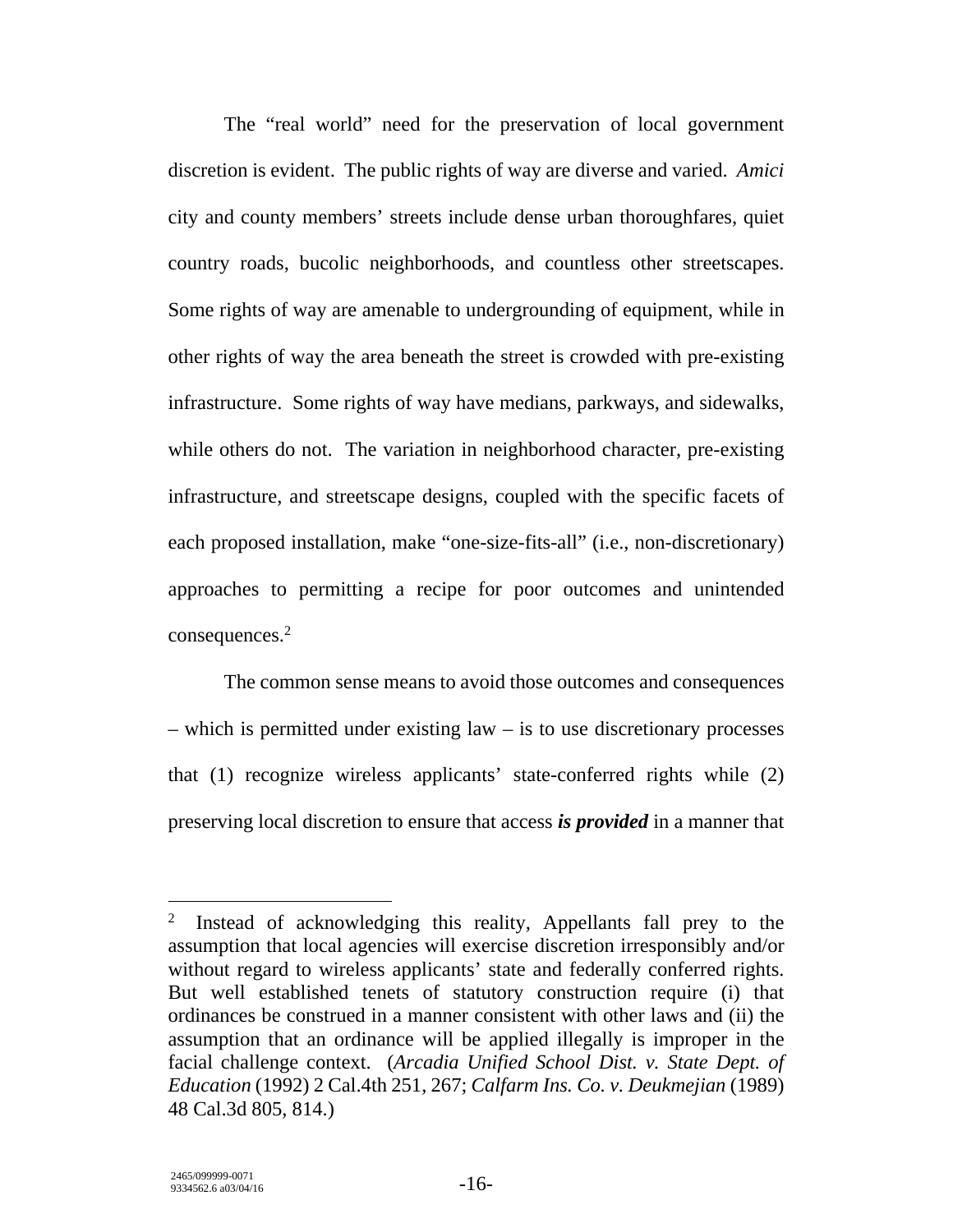avoids unnecessary degradation to the quality of the rights of way. As discussed below, this pragmatic view of the need to exercise discretion on a case-specific basis is supported by the plain language of the California Constitution, the Public Utilities Code, and the applicable case law.

A. Under The California Constitution, The City May Regulate Public Utility Infrastructure In Order To Protect The Public Health, Safety, And Welfare

The root of local authority is the Constitutional police power. Specifically, California Constitution, article XI, section 7, states "[a] county or city may make and enforce within its limits all local, police, sanitary, and other ordinances and regulations not in conflict with general laws." Under that power, local agencies may protect the public health, safety, and welfare of its residents. Avoidance of aesthetic degradation is one facet of the police power:

> An attempt to define [the police power's] reach or trace its outer limits is fruitless, for each case must turn on its own facts. . . . The concept of public welfare is broad and inclusive . . . . The values it represents are spiritual as well as physical, aesthetic as well as monetary. It is within the power of the legislature to determine that the community should be beautiful as well as healthy, spacious as well as clean, well balanced as well as carefully patrolled.

(*Berman v. Parker* (1954) 348 U.S. 26, 32-33 [75 S.Ct. 98]; *Metromedia Inc. v. City of San Diego* (1980) 26 Cal.3d 848, 861; *Landgate, Inc. v. California Coastal Comm'n.* (1998) 17 Cal.4th 1006, 1023 [aesthetic preservation is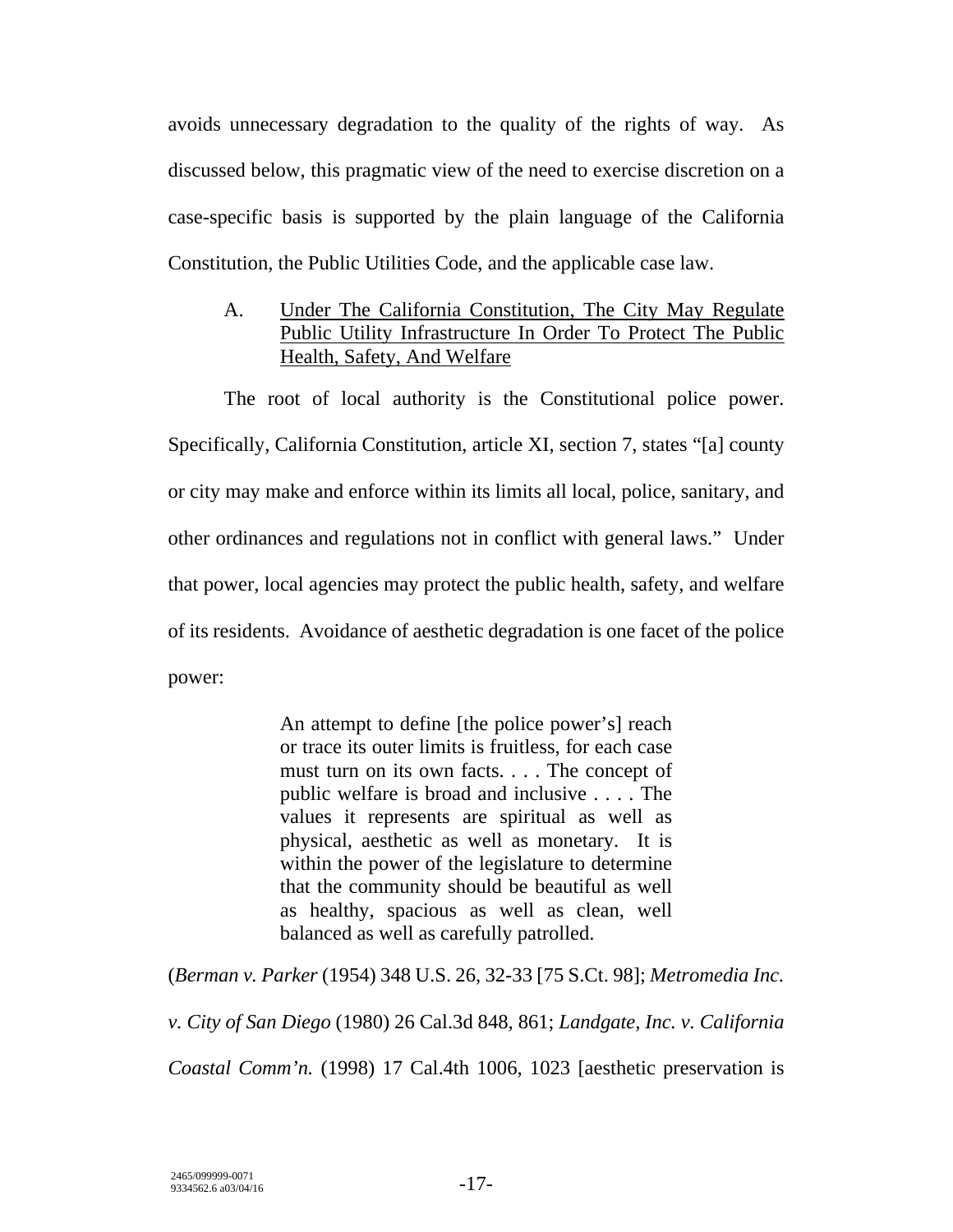"unquestionably [a] legitimate government purpose"]; *Ehrlich v. City of Culver City* (1996) 12 Cal.4th 854, 881-882 [aesthetic regulations fall within police power].)

Consistent with those authorities, California Constitution Article XI, Section 9 recognizes that a city may, under its organic law, regulate persons or corporations that furnish its inhabitants with "means of communication." Thus, the California Constitution allows cities and counties to impose regulations, including discretionary and aesthetic regulations, on utilities, so long as those regulations are "not in conflict with general laws." (Cal. Const., art. XI, § 7; see also Cal. Const., art XII, § 8 ["A city, county, or other public body may not regulate matters over which the Legislature grants regulatory power to the [California Public Utilities] Commission."].)

As discussed below, to ensure that local regulations do not "conflict with general laws" the Legislature, state courts, and federal courts, have carefully *preserved* local regulatory authority over matters involving the location and manner of proposed fixtures in the rights of way.

B. Public Utilities Code Section 2902 Recognizes Local Agencies' Authority To Regulate Matters Affecting The Health, Convenience, And Safety Of The General Public

The Legislature intended that a state-conferred franchise to use the rights of way coexist with local regulation. For example, Public Utilities Code section 2902 ("Section 2902") provides:

[municipal corporations may] regulate the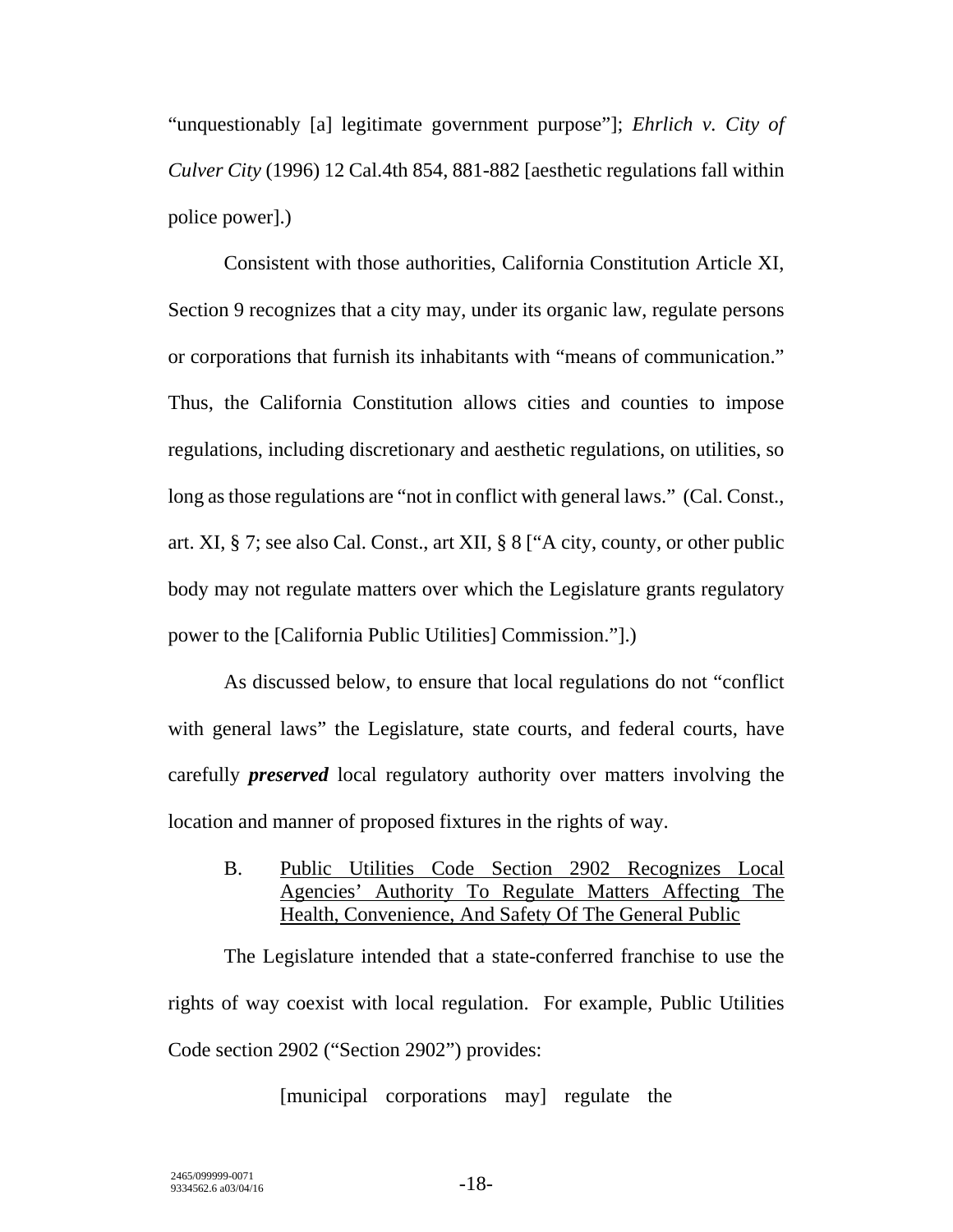relationship between a public utility and the general public in matters affecting the health, *convenience*, and safety of the general public, including matters such as the use and repair of public streets by any public utility, *the location of the poles, wires, mains, or conduits of any public utility, on, under, or above any public streets*, and the speed of common carriers operating within the limits of the municipal corporation.

(Pub. Util. Code, § 2902, emphasis added.) While Section 2902 "does not confer any powers upon" local agencies, it does enumerate the "[pre-] existing municipal powers [that] are retained by the municipality" – including the power to regulate telecommunications fixtures for the convenience of the general public. (*Southern Cal. Gas Co. v. City of Vernon*  (1995) 41 Cal.App.4th 209, 217.) In *City of Huntington Beach v. Public Utilities Com.* (2013) 214 Cal.App.4th 566, 590, the Court of Appeal reviewed Section 2902 in the context of wireless facilities and specifically found that "municipal corporations may not 'surrender to the [CPUC] its powers of control to supervise and regulate the relationship between a public utility and the general public in matters affecting the health, convenience, and safety of the general public'." Those powers flow from California Constitution, Article XI, section 7, and Section 2902 confirms that the Public Utilities Code does not require the surrender of the City's authority.

Appellants attempt to minimize the importance of Section 2902, claiming that "[n]othing in Section 2902 suggests that reasonable control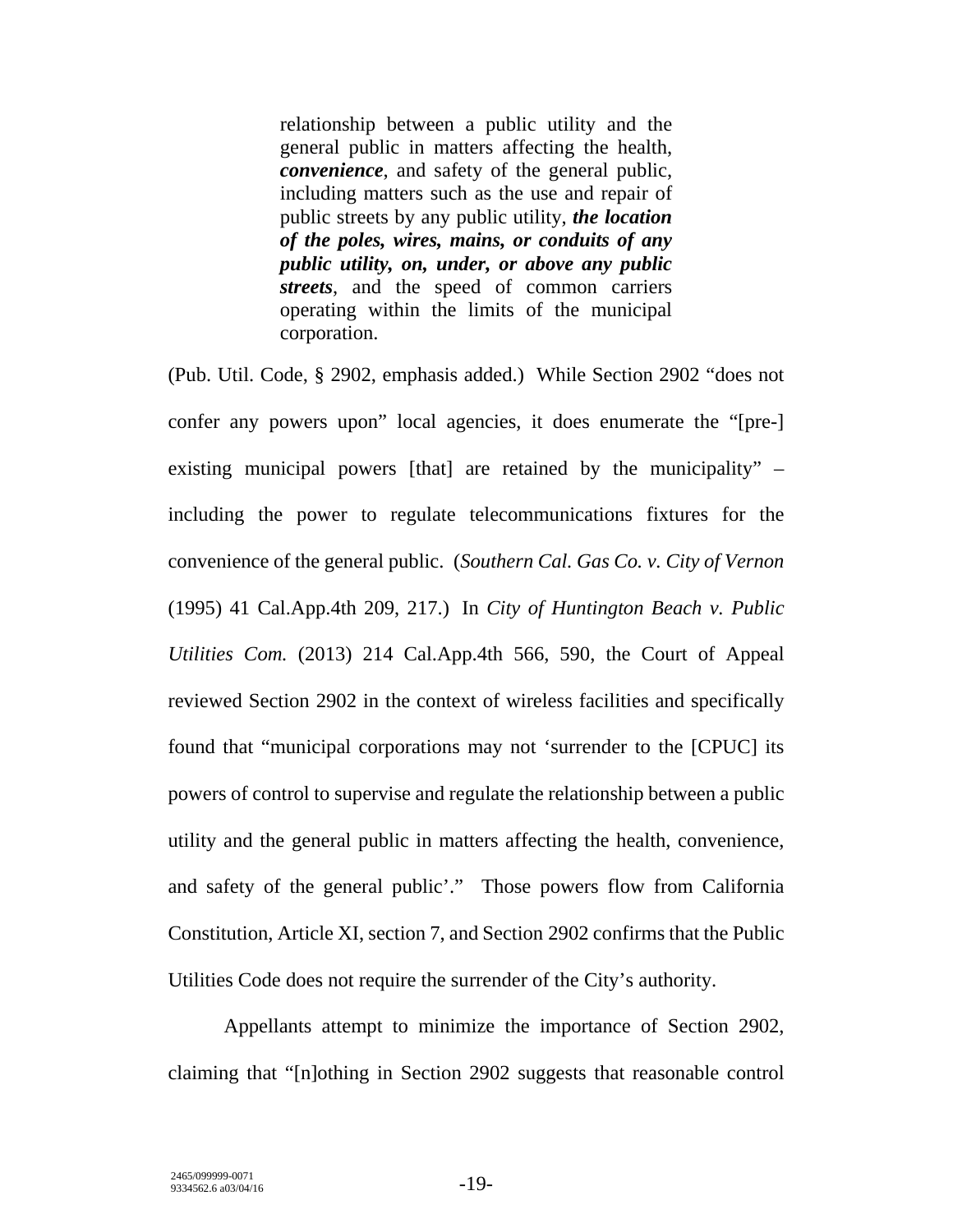over the time, place, and manner of access to the public rights of way cannot be exercised through ministerial permits based on objective standards." (Appellant's Reply Brief, p. 31.) The converse is also true, and it is more important here: nothing in Section 2902 prohibits the exercise of discretion. Given that the Legislature has seen fit to expressly restrict the exercise of discretion when that is what it intended to do (Gov. Code § 65850.6), there is no basis to impose an implied preemption of local discretion here.

## C. Public Utilities Code Section 7901 Does Not Prohibit Discretionary Permitting; Nor Does It Prohibit Consideration of Aesthetic Issues.

Section 2902's right to regulate for the protection of the public convenience is echoed in Section 7901, which applies specifically to telecommunications facilities. Under Section 7901, telecommunications companies may only operate "in such manner and at such points as not to incommode the public use of the road or highway." (*County of Los Angeles v. Southern California Tel. Co.* (1948) 32 Cal.2d 378, 384; *Pacific Tel. & Tel. Co. v. City of Los Angeles* (1955) 44 Cal.2d 272 ["the state franchise held by Pacific gave it the right to construct and maintain its lines and equipment in the streets"].) Plainly, the carrier's right to operate conferred under Section 7901 is qualified. It may not be exercised in a "manner" and at "points" that "incommode" the "public use of the road."3 Neither the plain

<sup>3</sup> The term "incommode" means to "subject to inconvenience or discomfort; to trouble, annoy, molest, embarrass, inconvenience" or "[t]o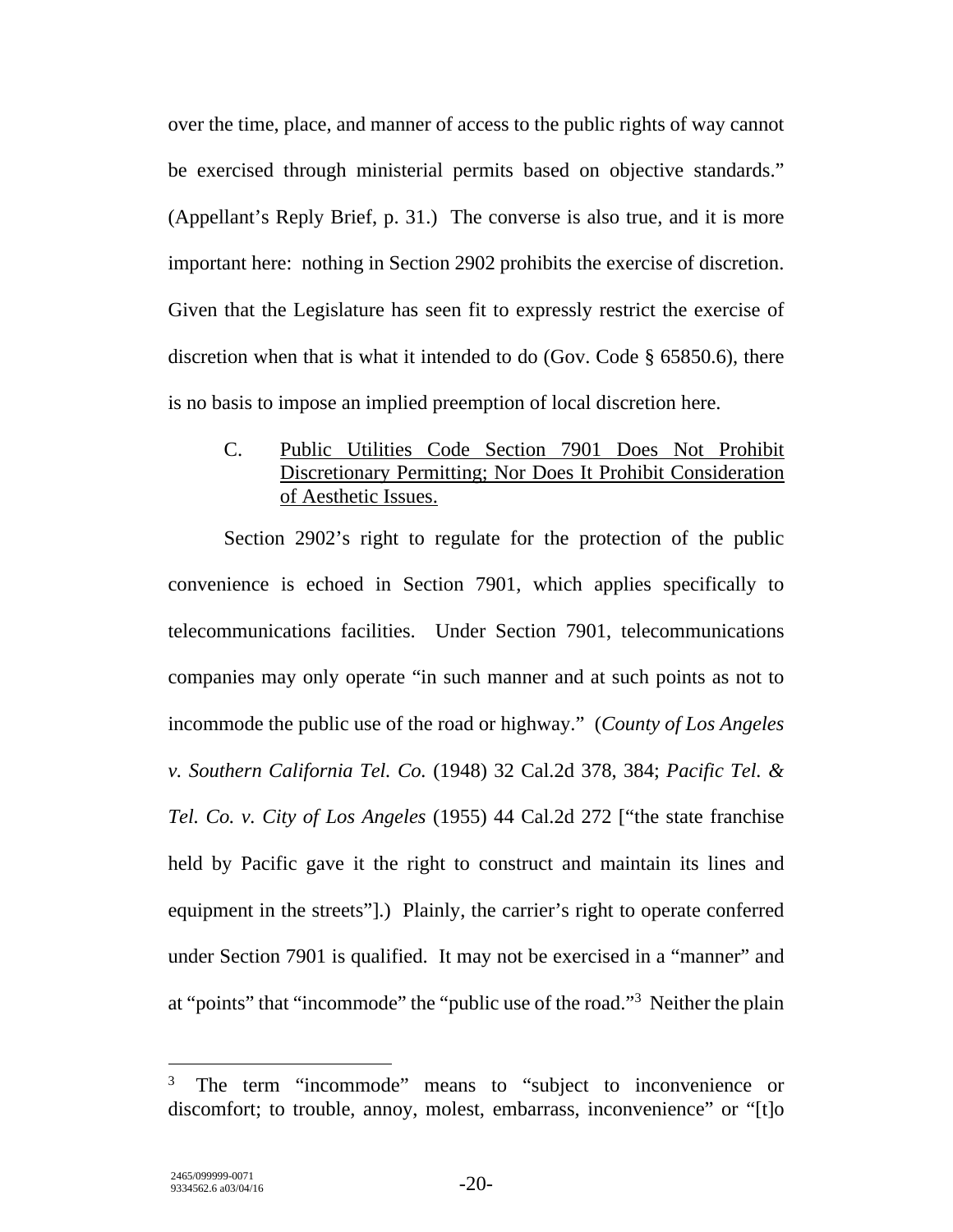language nor the structure of Section 7901 indicate an intent to strip local governments of the pre-existing municipal powers to regulate public utilities that is provided by the California Constitution and acknowledged in Section 2902.

Appellants seek to limit the scope and meaning of Section 7901 by claiming that the words "incommode the public use of the road or highway" are limited to the obstruction of travel. This utilitarian view of the "use" of the rights of way is too narrow. Cities and counties throughout the state spend significant time, energy, and money designing, constructing, and maintaining streetscapes. They require medians, landscaping, sidewalks, and public art; restrict roads from truck use to lower noise; prohibit on-street parking, and take a variety of additional actions designed to improve the experience of using the rights of way.

These efforts demonstrate that the public's use of the rights of way extends beyond mere travel. As the Ninth Circuit Court of Appeals has acknowledged, "it is a widely accepted principle of urban planning that streets may be employed to serve important social, expressive, and aesthetic functions." (*Sprint PCS Assets, L.L.C. v. City of Palos Verdes Estates* (9th Cir. 2009) 583 F.3d 716, 723-724 ("*Palos Verdes Estates*"), citing, Ray Gindroz, *City Life and New Urbanism*, *29 Fordham Urb. L.J. 1419, 1428* 

affect with inconvenience, to hinder, impede, obstruct (an action, etc.)" (7 The Oxford English Dictionary 806 (2d ed. 1989).)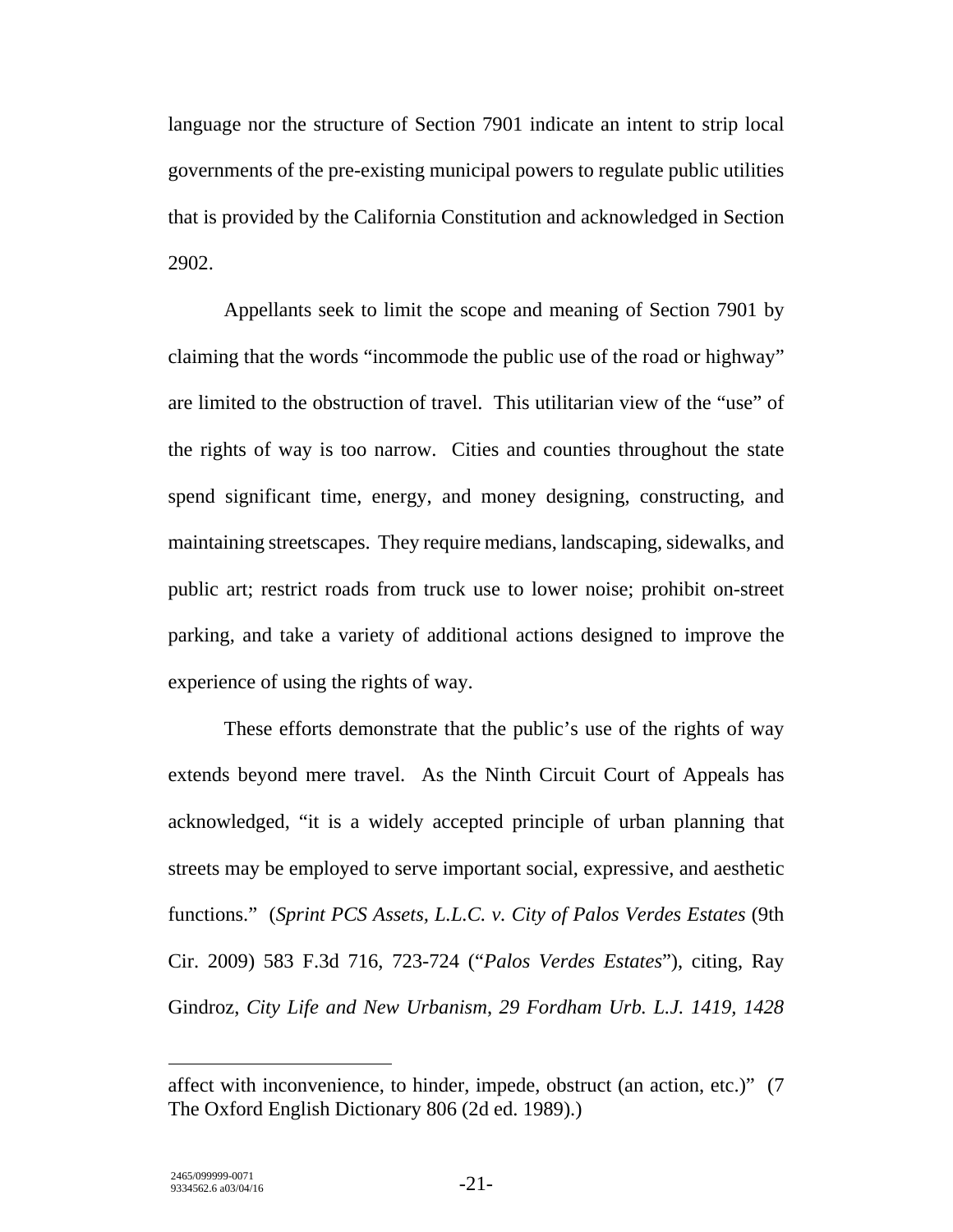*(2002)* ["A primary task of all urban architecture and landscape design is the physical definition of streets and public spaces as places of shared use."]; Kevin Lynch, The Image of the City 4 (1960) ["A vivid and integrated physical setting, capable of producing a sharp image, plays a social role as well. It can furnish the raw material for the symbols and collective memories of group communication."]; Camillo Sitte, City Planning According to Artistic Principles 111-12 (Rudolph Wittkower ed., Random House 1965) (1889) ["One must keep in mind that city planning in particular must allow full and complete participation to art, because it is this type of artistic endeavor, above all, that affects formatively every day and every hour of the great mass of the population . . . ."].) On this point, the Ninth Circuit continued "[a]s Congress and the California Legislature have recognized, the "public use" of the roads might also encompass recreational functions." (*Palos Verdes Estates,* 583 F.3d 716, 723-724, Cal. Pub. Util. Code § 320 [burying of power lines along scenic highways]; 23 U.S.C. § 131(a) [regulation of billboards near highways necessary "to promote . . . recreational value of public travel . . . and to preserve natural beauty"].)

The Ninth Circuit has it right. The rights of way are used by the public for more than mere travel, and therefore the public's use can be "incommoded" by more than mere obstruction of travel.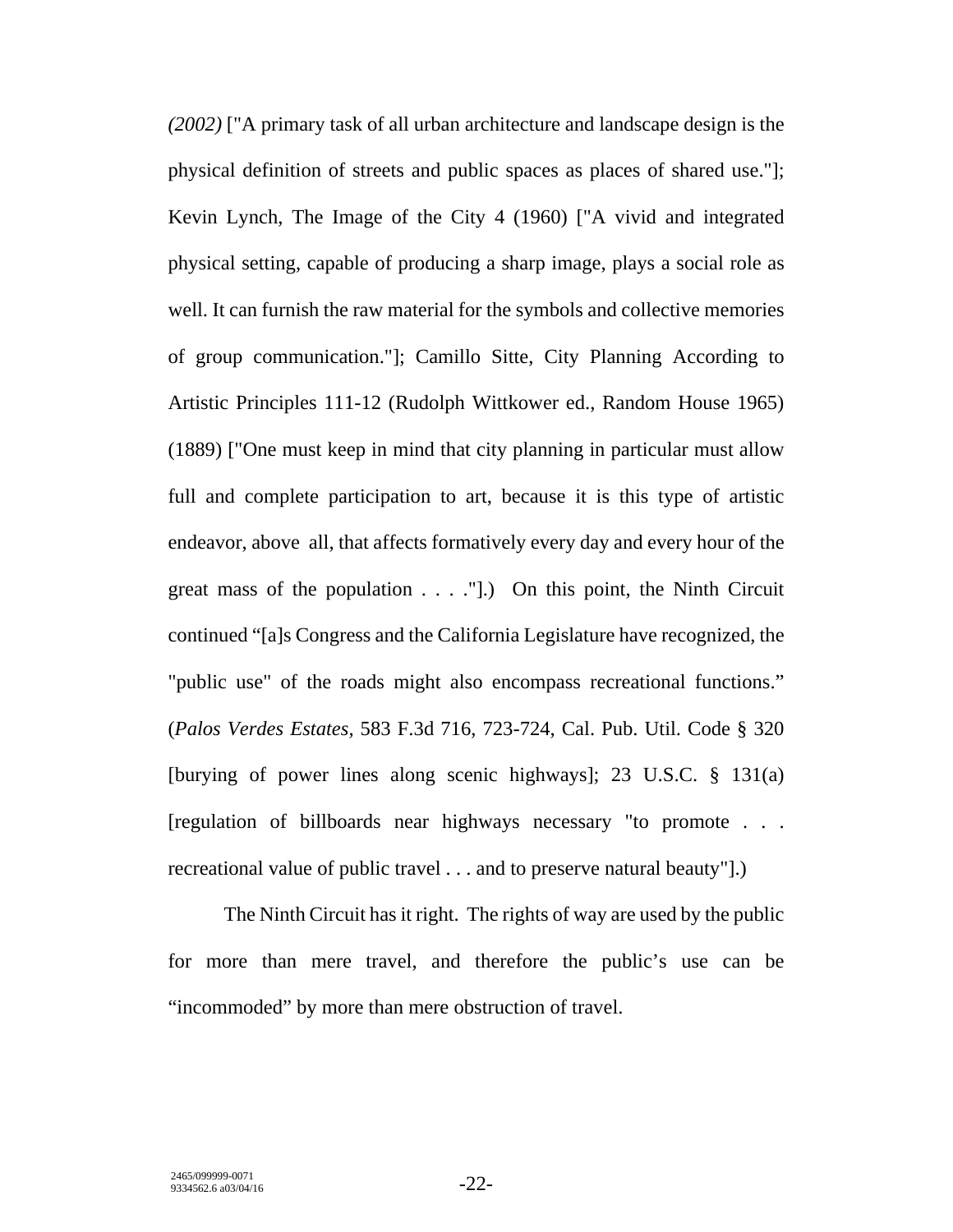D. Public Utilities Code Section 7901.1 Confirms, But Does Not Circumscribe, Local Agency Authority Over Telecommunications Permitting For Facilities in the Public Rights of Way.

Section 7901.1 reinforces local governments' regulatory authority over telecommunications facilities. That provision was added to the Public Utilities Code in 1995 to "bolster the cities' abilities with regard to construction management and to send a message to telephone corporations that cities have authority to manage their construction, without jeopardizing the telephone corporations' statewide franchise." (S. Comm. on Energy, Utilities, and Commerce, Analysis of S.B. 621, Reg. Sess., at 5728 (Cal. 1995).) Through Section 7901.1, the Legislature stated its intent that "municipalities shall have the right to exercise reasonable control as to the time, place, and manner in which roads, highways, and waterways are accessed."

In its Reply Brief, Appellants attempt to construe/contort Section 7901.1 as a statute that limits the scope of authority conferred under Section 7901. There are multiple fundamental problems with that argument. First, by its plain words, Section 7901.1 states only that the "exercise of reasonable control over the time, place, and manner in which roads, highways, and waterways are accessed" is *consistent with* Section 7901. Nothing in Section 7901.1 says that it is intended to *place limits on* whatever *other* powers local governments may have under Section 7901. Second, the legislative history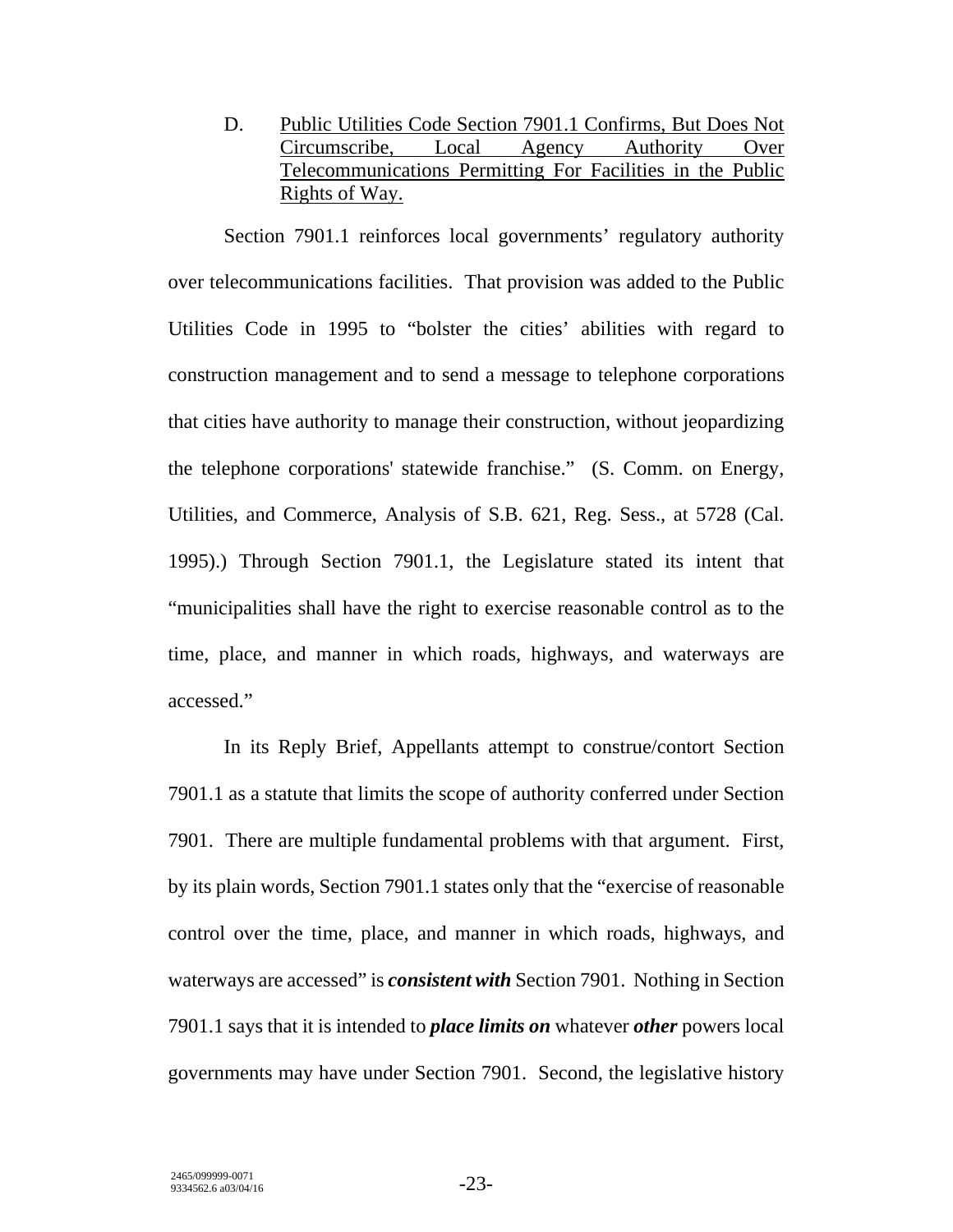plainly states that Section 7901.1 is intended to "bolster" section 7901. The parties can (and do) disagree about the meaning of the word "bolster" in this context, but under no circumstance could one credibly claim that "bolster" means "limit." Third, Section 7901.1 focuses on construction management (S Comm. on Energy, Utilities, and Commerce, Analysis of S.B. 621, Reg. Sess., at 5728 (Cal. 1995)), while Section 7901 contains no parallel restriction on the scope of its application. Fourth, and finally, Section 7901.1 does not purport to limit, restrict, or redefine the regulatory authority, conferred by the California Constitution and acknowledged in Section 2902, to regulate "the location of the poles, wires, mains, or conduits of any public utility, on, under, or above any public streets" to protect the public convenience.

In summary, in the public utility context, the Legislature has specifically *confirmed* – through Public Utilities Code sections 7901, 7901.1, and 2902 – local agencies' authority to regulate facilities installed by telephone corporations. As discussed below, the case law also confirms such authority.

### E. State and Federal Case Law Supports The City's Exercise of Regulatory Authority Over Telecommunication Facilities.

California and federal cases lend further support to the City's exercise of regulatory authority. In *Western Union Tel. Co. v. Visalia* (1906) 149 Cal. 744, the California Supreme Court upheld a municipal requirement that all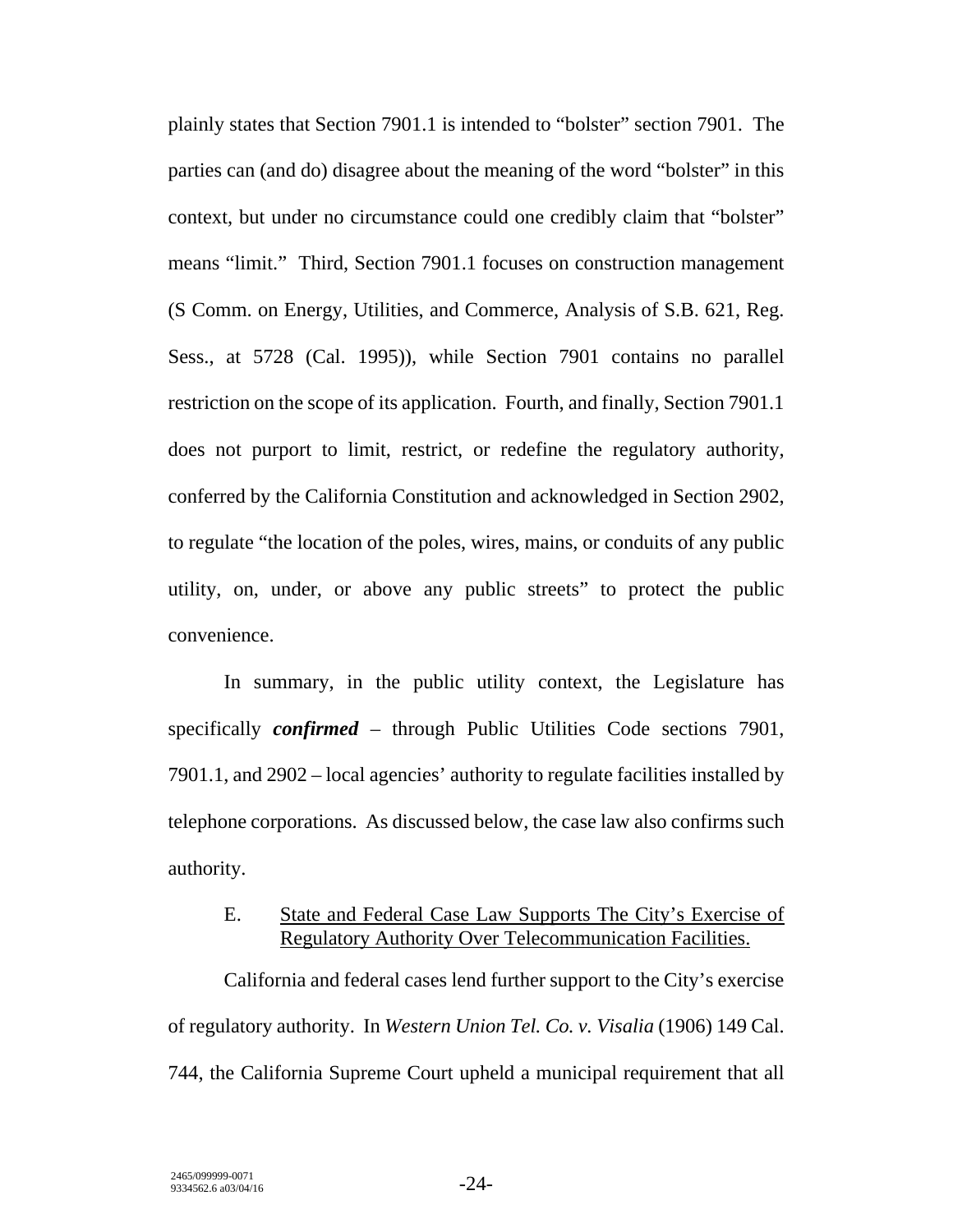telephone poles be a uniform height of 26 feet, and that the poles be made available to the city for purposes of hanging fire alarms and police wires. (*Id.*  at 748.) Neither of those requirements directly impacted the ability to use the roads for travel and traffic. It is, after all, the base of the poles, and not their height or the equipment strung on them, that affects travel and traffic. The uniform height regulation was plainly aesthetic, and the alarm and police wire regulations were plainly for public safety purposes that had *nothing* to do with "obstruction" of traffic along the roads in Visalia. Yet both of those purposes were upheld by the California Supreme Court as a proper exercise of the city's regulatory authority under Section 7901's predecessor statute. (*Id.* at 751.)

In *Pacific Tel. & Tel. Co. v. City & County of San Francisco* (1961) 197 Cal.App.2d 133, 146, ("*San Francisco II*"), San Francisco attempted to outright prohibit the installation of telecommunications fixtures on the basis that they "incommode" the public use. In striking down the prohibition, the court acknowledged that "the city controls the particular location of and manner in which all public utility facilities, including telephone lines, are constructed in the streets and other places under the city's jurisdiction" and that "the telephone company concedes the existence of the power in the city to extract these requirements." (*Ibid.*, citing *Pacific Tel. & Tel. Co.* v. *City & County of San Francisco* (1959) 51 Cal.2d 766, 773-774 ("*San Francisco I*").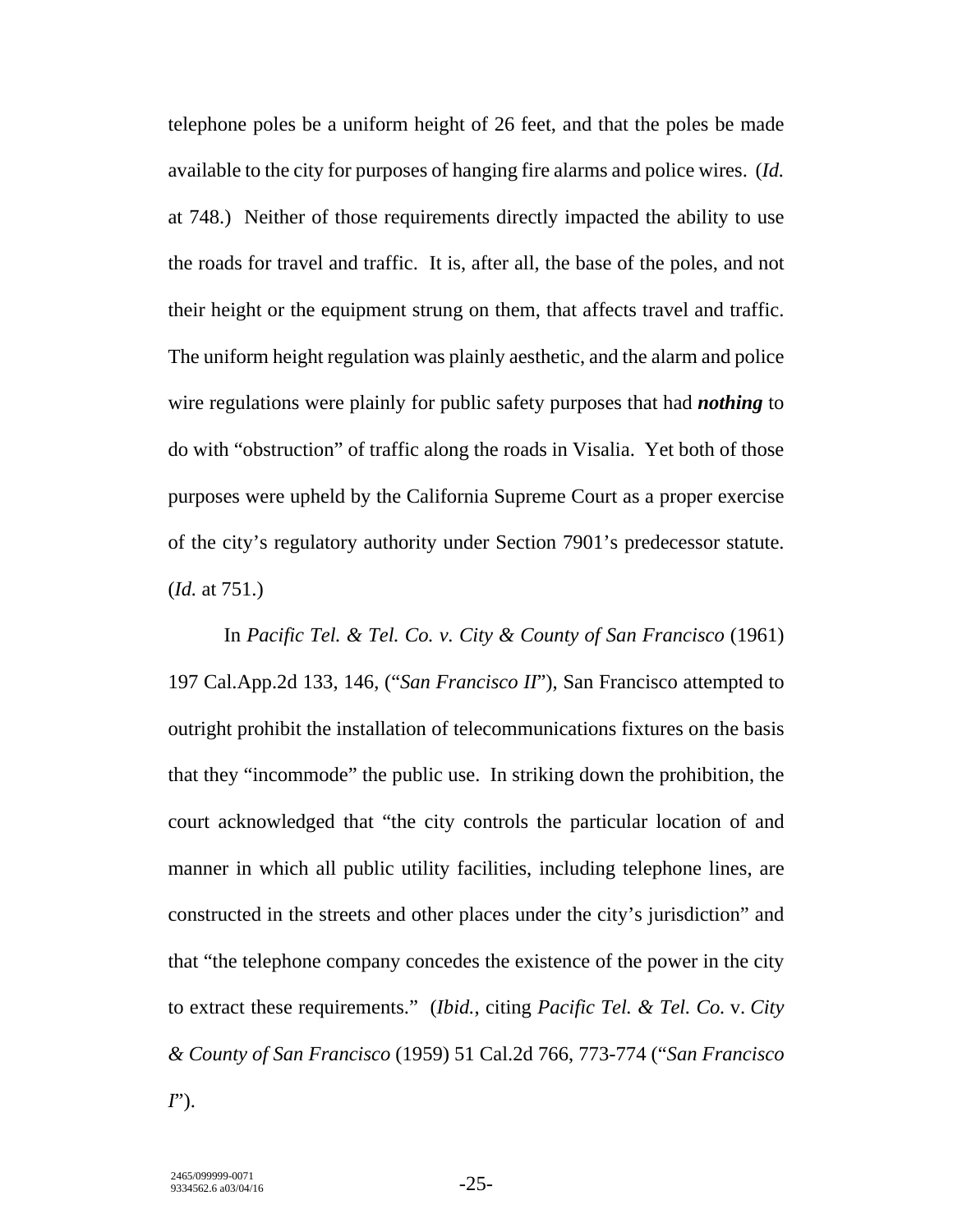In light of the City's abundant regulatory authority, the *San Francisco II* court found it "absurd to contend that the installation of telephone poles and lines, *under the control by the city of their location and manner of construction*, is such an 'incommodation' as to make [the predecessor to Section 7901] inapplicable." (*San Francisco II, supra,* 197 Cal.App.2d at 146, emphasis added; see also *id.* at 152 ["because of the state concern in communications, the state has retained to itself the broader police power of granting franchises, leaving to municipalities the narrower police power of controlling the location and manner of installation."]; *City of Petaluma v. Pacific Tel. & Tel. Co.* (1955) 44 Cal.2d 284, 287 [recognizing the power of a city to regulate the location and manner of installation of telephone lines and equipment].) Thus, *San Francisco II* confirms that local governments may properly regulate the location and manner of telecommunications facilities.

The most recent case to address local authority under California law over telecommunications facilities is *Palos Verdes Estates,* 583 F.3d 716, 726, a case that Appellants hope this Court will ignore. In that case, a wireless telecommunications provider claimed, *inter alia*, that local aesthetic regulations of wireless antennas violated the Federal Telecommunications Act, 47 U.S.C. section 151 *et seq.*, because such regulations are not permitted under "applicable local standards." (*Id.* at 722, citing 47 U.S.C. § 332, subd. (c)(7)(B)(iii).) Like the City's Ordinance, the ordinance in *Palos Verdes*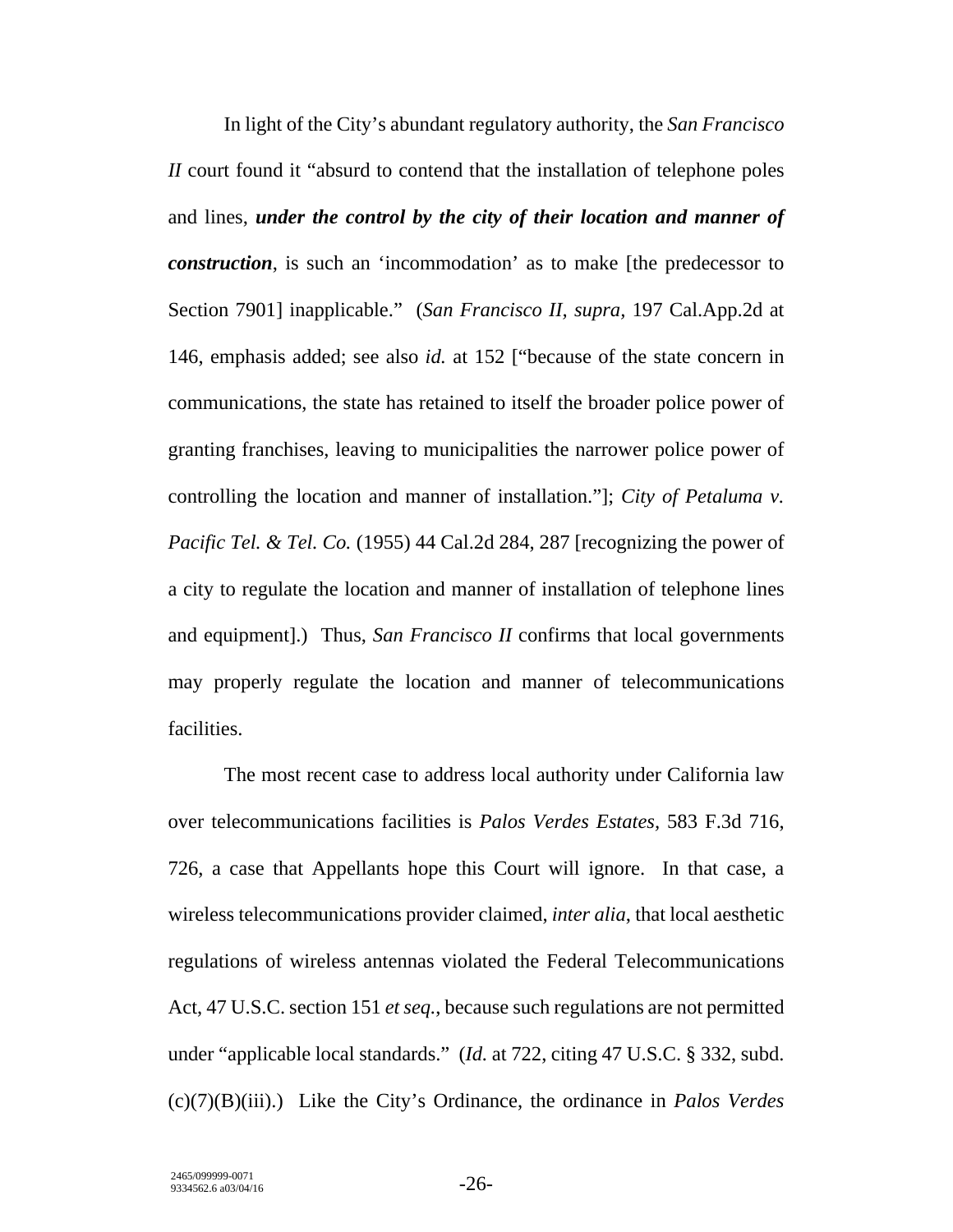*Estates* provided that permit applications for wireless communication facilities may be denied for "adverse aesthetic impacts from the proposed time, place, and manner of use of the public property"  $-$  a discretionary evaluation. (*Id.* at 720.) To resolve whether aesthetic regulation was permissible, the Ninth Circuit Court of Appeals was required to determine whether the local regulations were consistent with state law, including Section 7901 and Section 7901.1. (*Id*. at 721-722.)

The Ninth Circuit initially requested guidance from the California Supreme Court on the question, but the California Supreme Court declined the request. (*Palos Verdes Estates, supra,* 583 F.3d at 721.) In the absence of guidance, the Ninth Circuit undertook the task of predicting "how the California Supreme Court would resolve the issue," (*id.* at 722, n.2) and held "[T]he California Constitution gives the City the authority to regulate local aesthetics, and neither section 7901 nor section 7901.1 divests it of that authority." (*Id.* at 721-722).

Elaborating on its analysis of Section 7901, the Ninth Circuit found that telecommunications fixtures can result in aesthetic degradation that "incommodes" the use of the rights of way, stating:

> The experience of traveling along a picturesque street is different from the experience of traveling through the shadows of a Wireless Communications Facility, and we see nothing exceptional in the City's determination that the former is less discomforting, less troubling, less annoying, and less distressing than the latter.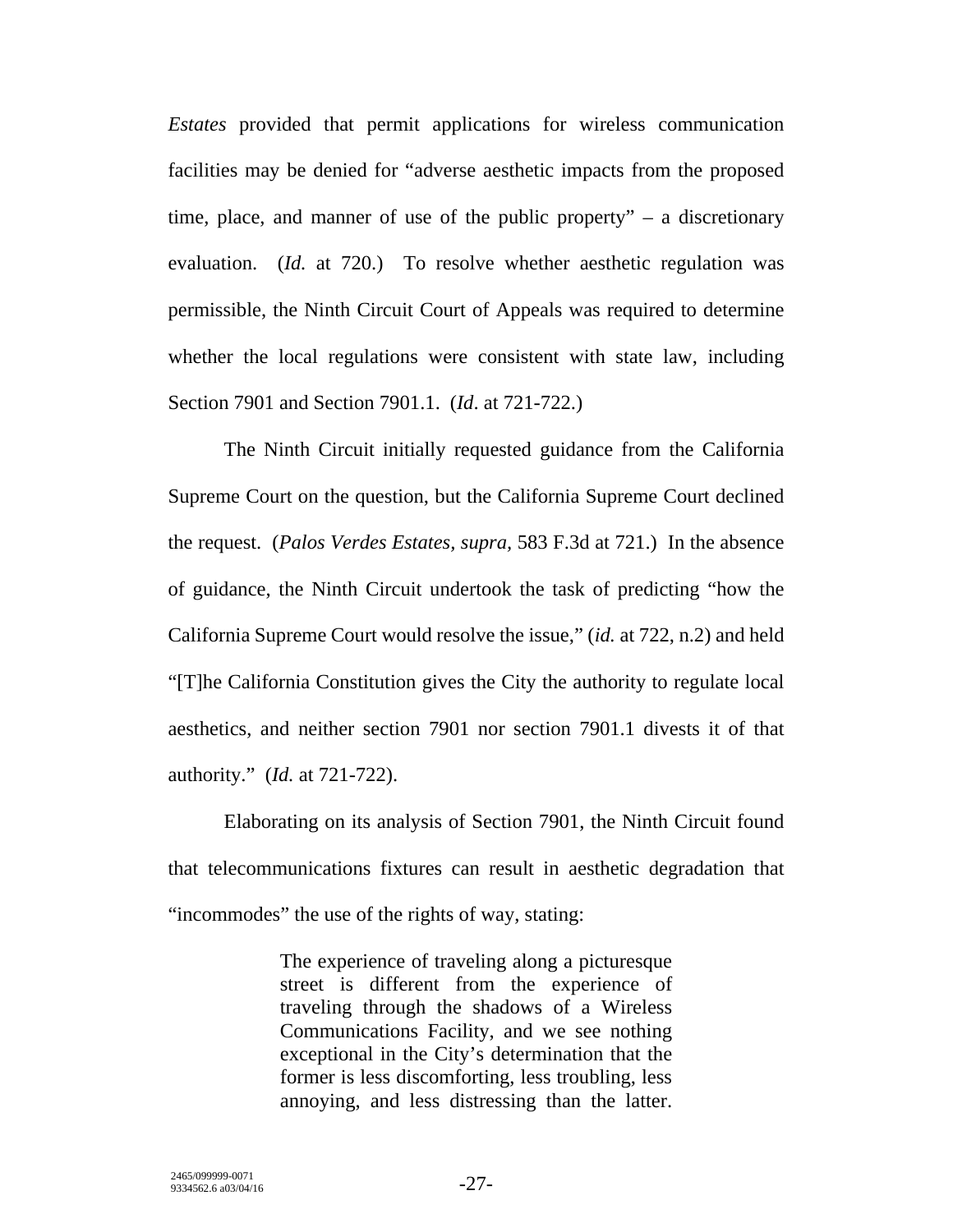After all, travel is often as much about the journey as it is about the destination.

(*Palos Verdes Estates, supra,* 583 F.3d at 723.) Consistent with that reasoning, the court found that urban planning requires local decision making that reflects particular issues of local concern such as neighborhood personality. (*Id.* at 724.) The court thus held that under California law, local governments may regulate (and deny) telecommunications permit applications based on aesthetic considerations and reject "aesthetically offensive" attempts to utilize the right-of-way. (*Id.* at 724-725; see also *GTE Mobilenet of Calif. Ltd. Partnership v. San Francisco* (N.D. Cal. 2006) 440 F.Supp.2d 1097, 1107 ["[T]he City has the authority to regulate the placement and appearance of telecommunications equipment installed on its public rights of way"].) While affirming the ability to regulate on the basis of aesthetics, the Ninth Circuit also warned that local agencies cannot "run roughshod over WCF permit applications simply by invoking aesthetic concerns" and would have to demonstrate substantial evidence for the decision and comply with federal law. (*Palos Verdes Estates, supra,* 583 F.3d at 725.)

*Amici* are mindful that "decisions of the federal courts interpreting California law are persuasive but not binding." (*Mesler v. Braggs Mgmt. Co.*, (1985) 39 Cal.3d 290, 299.) However, the Court should not ignore the Ninth Circuit's persuasive, well-reasoned, and on-point analysis in *Palos*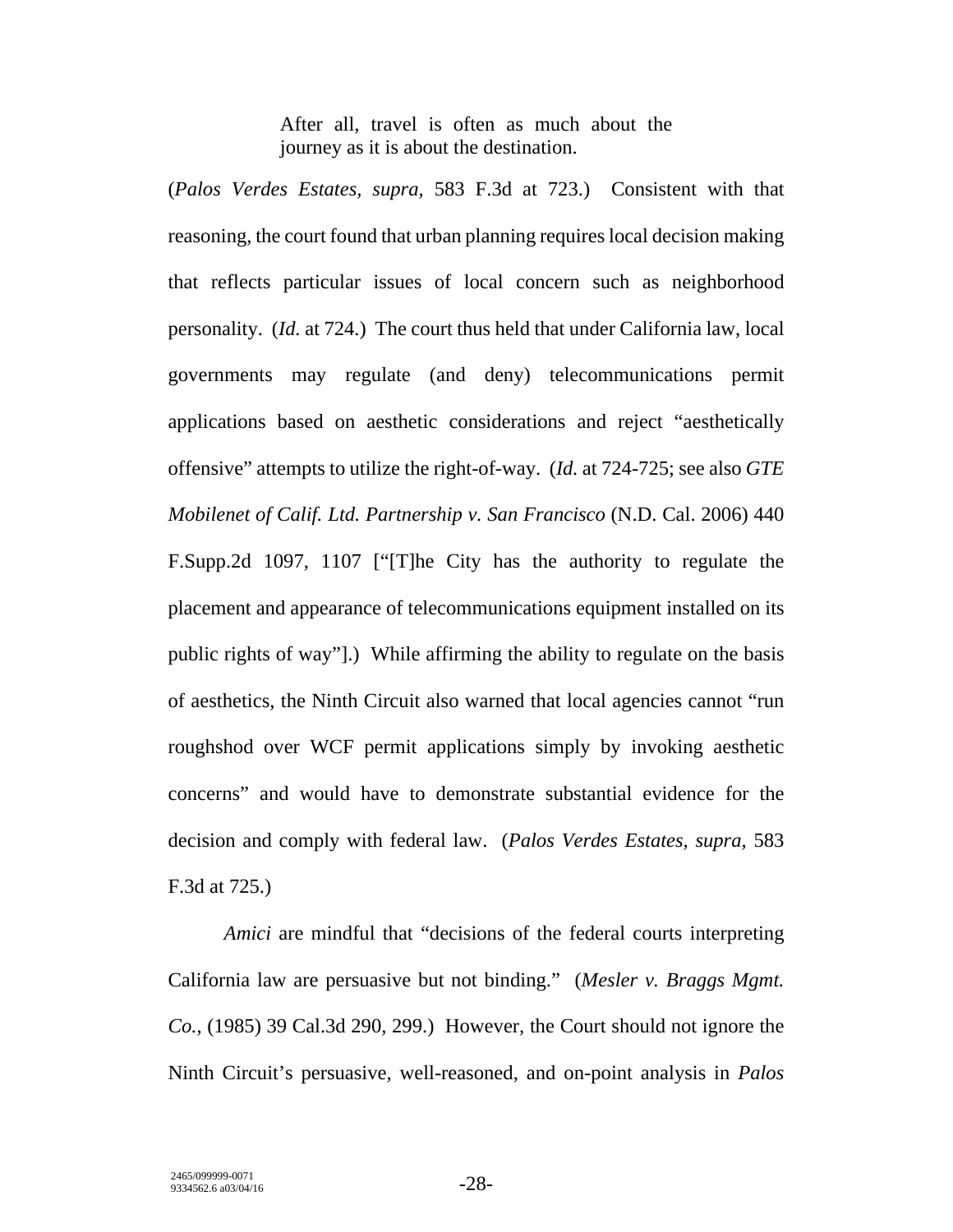*Verdes Estates* of Public Utilities Code sections 7901 and 7901.1. (*See Adams v. Pacific Bell Directory*, (2003) 111 Cal.App.4th 93,97 ["although not binding, we give great weight to federal appellate court decisions"].) Instead the Court should carefully consider the Ninth Circuit's analysis of issues that are identical to this case.

Appellants seek to distinguish and minimize *Palos Verdes Estates* on various grounds. (Appellants' Opening Brief, p. 29.) Initially, Appellants' disagreement stems from their own historical reading of the case law and interpretation that "local governments in California have *not* traditionally exercised control over utilities in the public rights of way." (Appellants' Opening Brief, p. 30, emphasis original.) As illustrated above, that is a fundamentally wrong interpretation of local regulatory authority and the very text of Article XI, Section 7 of the California Constitution and Public Utilities Code sections 2902, 7901 and 7901.1 – all of which clearly give local governments regulatory authority.

Appellants' citation to *San Francisco I, supra,* 51 Cal.2d 766 is also unavailing. In that case, the California Supreme Court rejected the notion that a local government could require a local franchise for a telephone company to operate. Here, the City does not impose a requirement to obtain a franchise, but rather require compliance with a permitting ordinance. More importantly, in *Pacific Tel.,* the public utility plaintiff *conceded* the city's authority to enact a permit process and regulate "the particular location and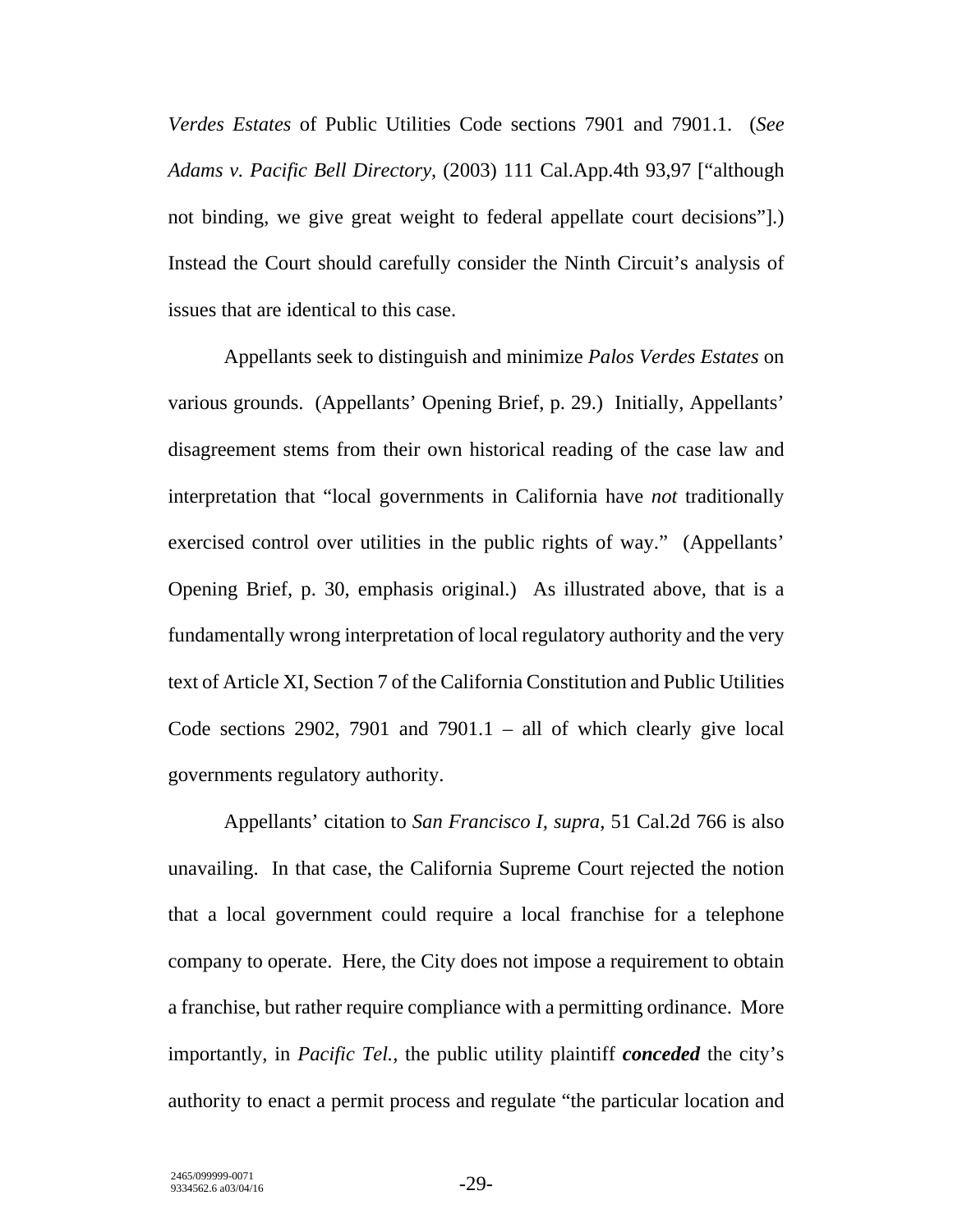manner" in which public utilities are constructed. (*Id.* at 773-774.) Appellants have obviously misinterpreted *Pacific Tel.* and its application to the nature of the present dispute.

Finally, Appellants ask this Court to look favorably upon the Ninth Circuit's language in *Sprint PCS Assets, L.L.C. v. City of La Canada Flintridge* (9th Cir. 2006) 182 F. App'x 688, 690-91 (Opening Brief, p. 26), but ignore that it is an unpublished opinion and is not citable. In fact, the *Palos Verdes Estates* court noted that the opinion in *Sprint PCS Assets* was not "a published opinion on which we may rely." (*Id.* at 722, n. 2.) More importantly, *Palos Verdes Estates* was decided by the Ninth Circuit *three years later* in 2009 and remains good law.

As described above, for more than a hundred years, both California and federal courts have affirmed that local agencies in California have the power to regulate telecommunication facilities in a discretionary manner. Further, the courts have also confirmed that this authority exists even when regulating public utilities. Should this Court hold otherwise, it would create new precedent that will cause uncertainty and insecurity among local governments that regularly deal with regulating telecommunications facilities and the resulting impacts on residents in and visitors to each municipality.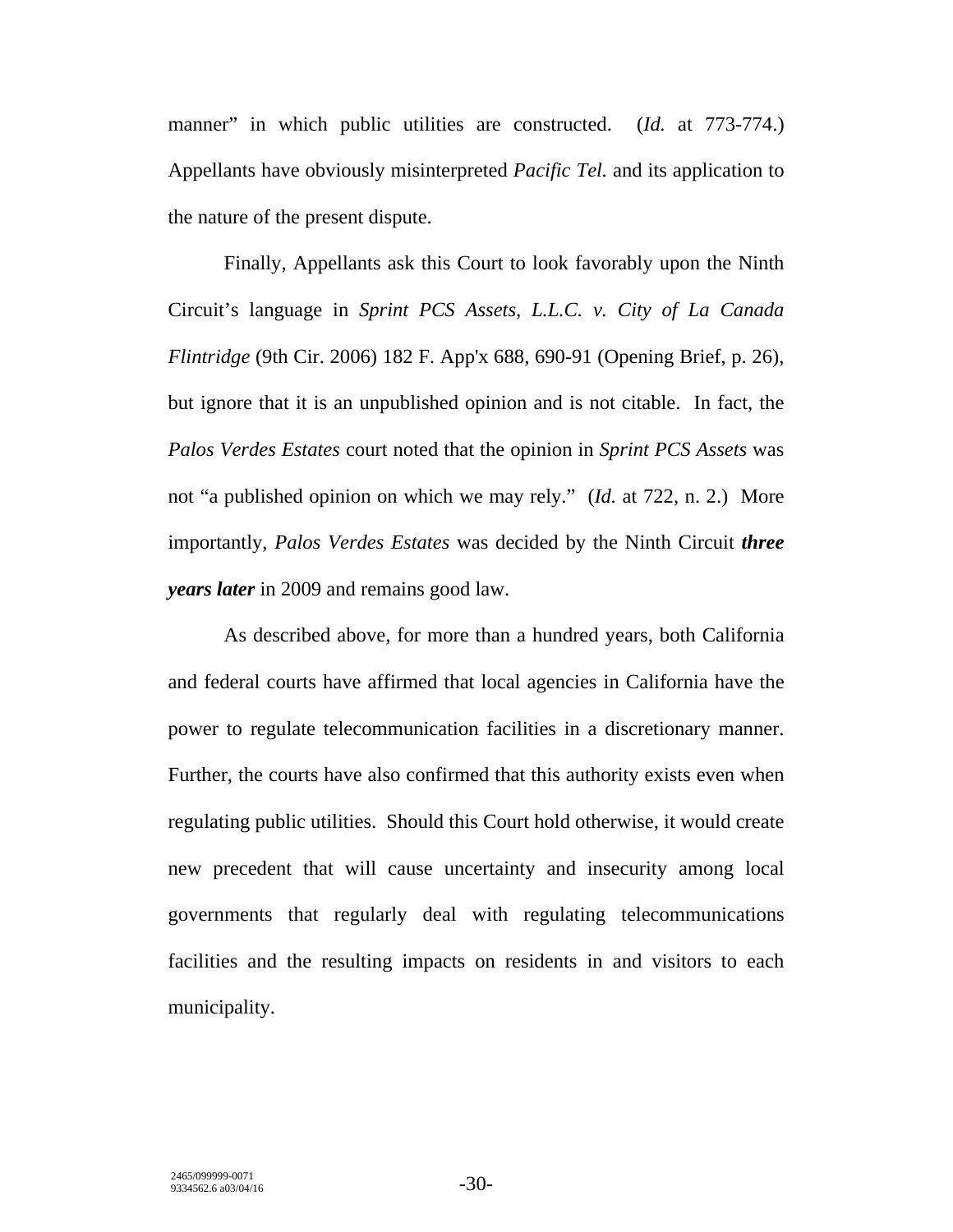# **V. CONCLUSION**

For the foregoing reasons, *Amici* urge the Court to affirm the decision

of the trial court.

# Dated: March 4, 2016 RUTAN & TUCKER, LLP JEFFREY T. MELCHING AJIT SINGH THIND

By:  $/s/$ 

Jeffrey T. Melching Attorneys for Amicus Curiae League of California Cities, California State Association of Counties, and SCAN NATOA, Inc.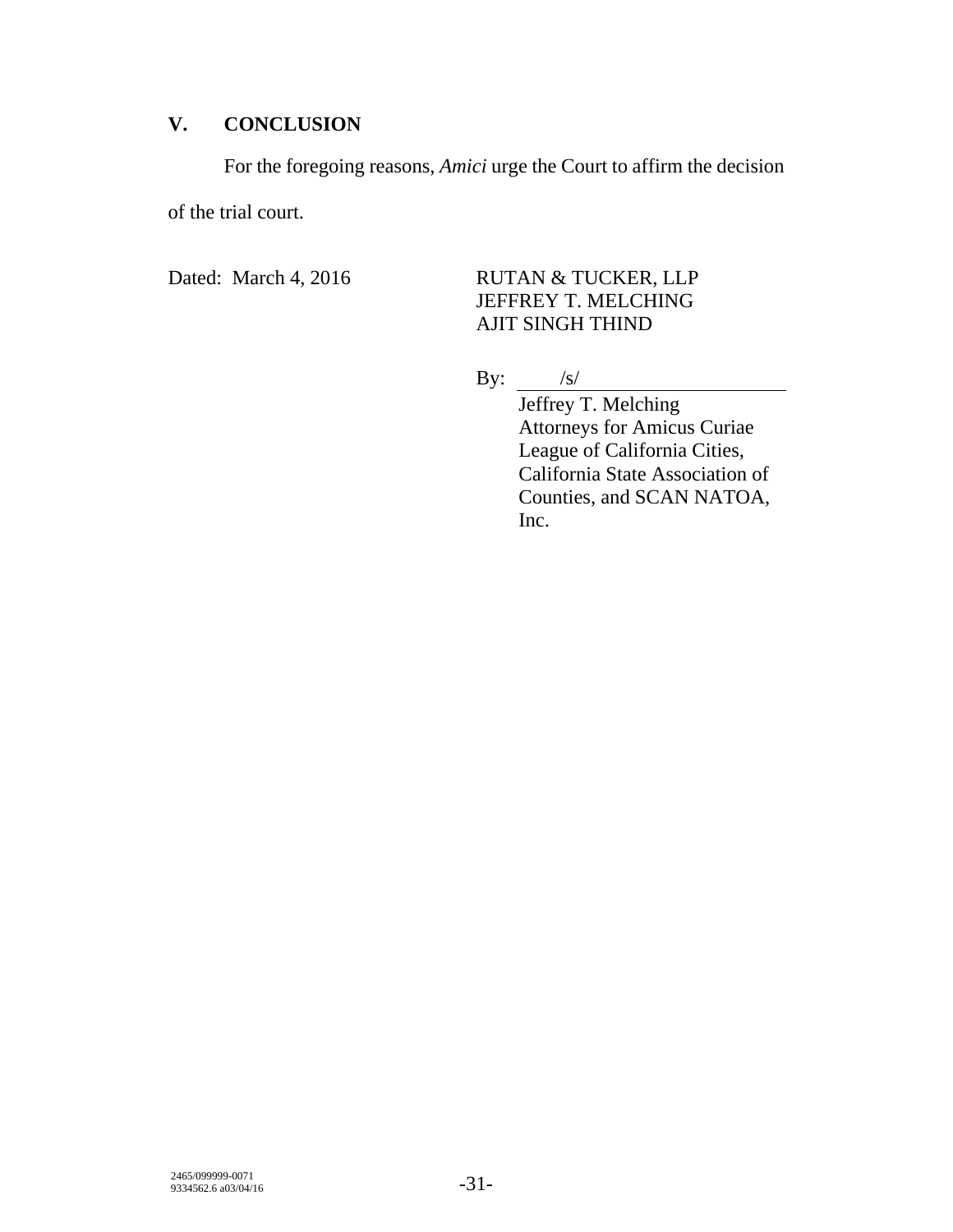## **CERTIFICATE OF COMPLIANCE**

Counsel of Record hereby certifies that pursuant to Rule 8.204(c)(1) or 8.360(b)(1) of the California Rules of Court, the enclosed brief is produced using 13-point Roman type including footnotes and contains approximately 4,669 words, which is less than the total words permitted by the rules of court. Counsel relies on the word count of the computer program used to prepare this brief.

### Dated: March 4, 2016 RUTAN & TUCKER, LLP JEFFREY T. MELCHING AJIT SINGH THIND

By:  $/s/$ 

Jeffrey T. Melching Attorneys for Amicus Curiae League of California Cities, California State Association of Counties, and SCAN NATOA, Inc.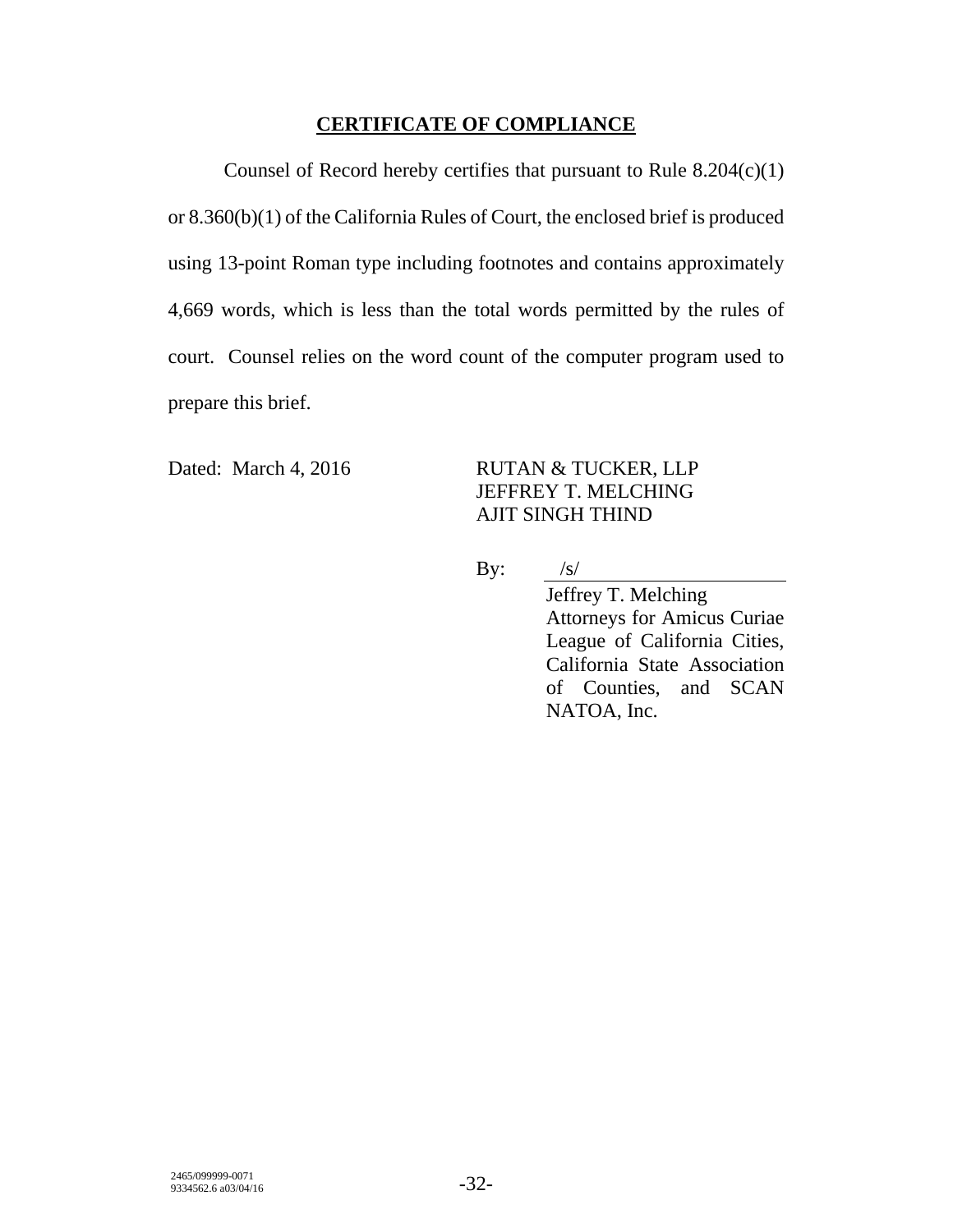## **PROOF OF SERVICE**

### **STATE OF CALIFORNIA, COUNTY OF ORANGE**

I am employed by the law office of Rutan & Tucker, LLP in the County of Orange, State of California. I am over the age of 18 and not a party to the within action. My business address is 611 Anton Boulevard, Suite 1400, Costa Mesa, California 92626-1931.

On March 4, 2016, I served on the interested parties in said action the within:

APPLICATION OF LEAGUE OF CALIFORNIA CITIES, CALIFORNIA STATE ASSOCIATION OF COUNTIES, AND SCAN NATOA, INC. FOR LEAVE TO FILE AMICUS CURIAE BRIEF IN SUPPORT OF THE CITY AND COUNTY OF SAN FRANCISCO DEPARTMENT OF PUBLIC WORKS; PROPOSED AMICUS CURIAE **BRIEF** 

as stated below:

(BY FEDEX) by depositing in a box or other facility regularly maintained by FedEx, an express service carrier, or delivering to a courier or driver authorized by said express service carrier to receive documents, a true copy of the foregoing document in sealed envelopes or packages designated by the express service carrier, addressed as shown on the attached mailing list, with fees for overnight delivery provided for or paid.  $|X|$ 

Executed on March 4, 2016, at Costa Mesa, California.

I declare under penalty of perjury under the laws of the State of California that the foregoing is true and correct.

Valerie Bloom /s/ (Type or print name) (Signature)